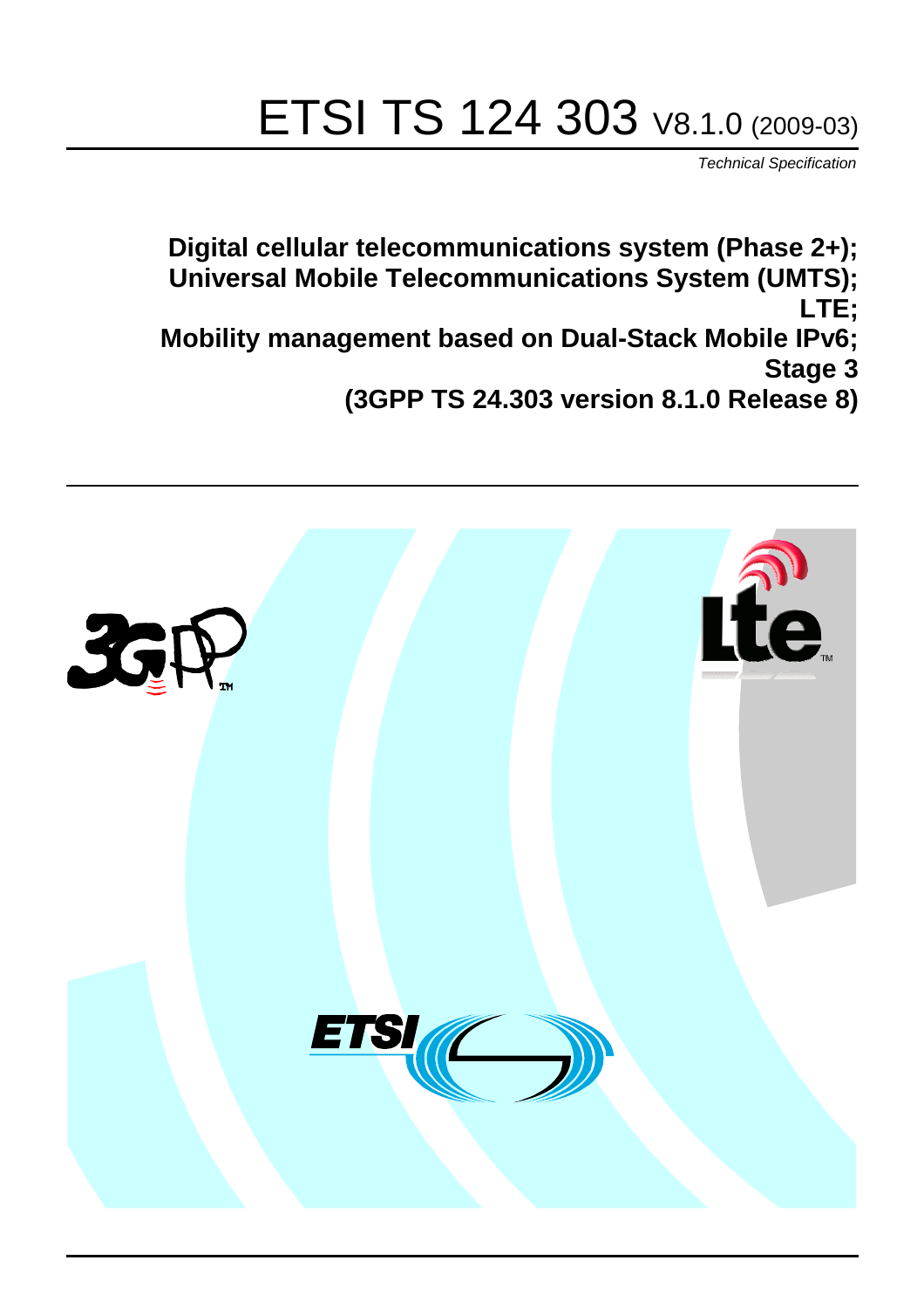Reference RTS/TSGC-0124303v810

Keywords

GSM, LTE, UMTS

#### *ETSI*

#### 650 Route des Lucioles F-06921 Sophia Antipolis Cedex - FRANCE

Tel.: +33 4 92 94 42 00 Fax: +33 4 93 65 47 16

Siret N° 348 623 562 00017 - NAF 742 C Association à but non lucratif enregistrée à la Sous-Préfecture de Grasse (06) N° 7803/88

#### *Important notice*

Individual copies of the present document can be downloaded from: [http://www.etsi.org](http://www.etsi.org/)

The present document may be made available in more than one electronic version or in print. In any case of existing or perceived difference in contents between such versions, the reference version is the Portable Document Format (PDF). In case of dispute, the reference shall be the printing on ETSI printers of the PDF version kept on a specific network drive within ETSI Secretariat.

Users of the present document should be aware that the document may be subject to revision or change of status. Information on the current status of this and other ETSI documents is available at <http://portal.etsi.org/tb/status/status.asp>

If you find errors in the present document, please send your comment to one of the following services: [http://portal.etsi.org/chaircor/ETSI\\_support.asp](http://portal.etsi.org/chaircor/ETSI_support.asp)

#### *Copyright Notification*

No part may be reproduced except as authorized by written permission. The copyright and the foregoing restriction extend to reproduction in all media.

> © European Telecommunications Standards Institute 2009. All rights reserved.

**DECT**TM, **PLUGTESTS**TM, **UMTS**TM, **TIPHON**TM, the TIPHON logo and the ETSI logo are Trade Marks of ETSI registered for the benefit of its Members.

**3GPP**TM is a Trade Mark of ETSI registered for the benefit of its Members and of the 3GPP Organizational Partners. **LTE**™ is a Trade Mark of ETSI currently being registered

for the benefit of its Members and of the 3GPP Organizational Partners.

**GSM**® and the GSM logo are Trade Marks registered and owned by the GSM Association.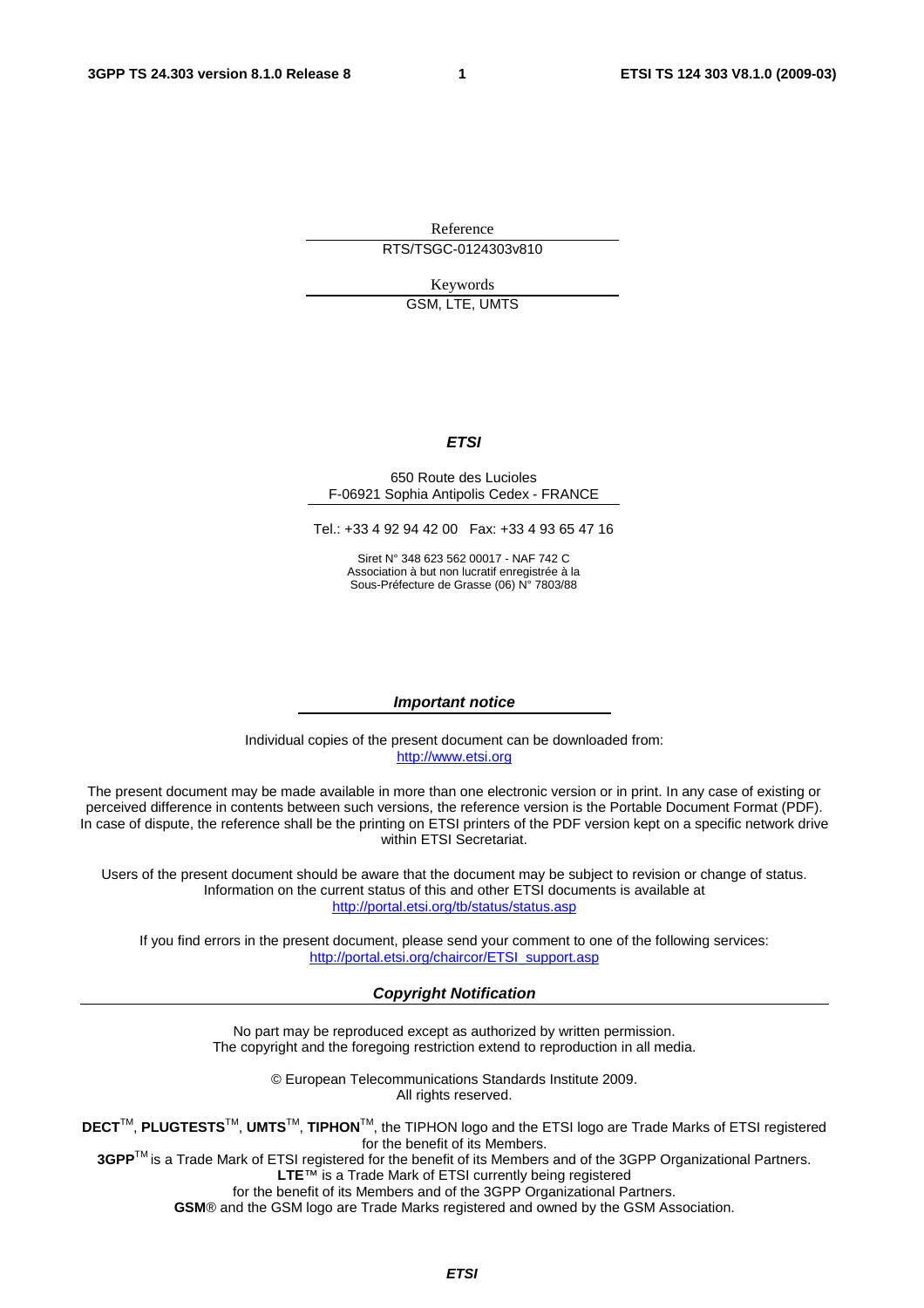## Intellectual Property Rights

IPRs essential or potentially essential to the present document may have been declared to ETSI. The information pertaining to these essential IPRs, if any, is publicly available for **ETSI members and non-members**, and can be found in ETSI SR 000 314: *"Intellectual Property Rights (IPRs); Essential, or potentially Essential, IPRs notified to ETSI in respect of ETSI standards"*, which is available from the ETSI Secretariat. Latest updates are available on the ETSI Web server [\(http://webapp.etsi.org/IPR/home.asp](http://webapp.etsi.org/IPR/home.asp)).

Pursuant to the ETSI IPR Policy, no investigation, including IPR searches, has been carried out by ETSI. No guarantee can be given as to the existence of other IPRs not referenced in ETSI SR 000 314 (or the updates on the ETSI Web server) which are, or may be, or may become, essential to the present document.

## Foreword

This Technical Specification (TS) has been produced by ETSI 3rd Generation Partnership Project (3GPP).

The present document may refer to technical specifications or reports using their 3GPP identities, UMTS identities or GSM identities. These should be interpreted as being references to the corresponding ETSI deliverables.

The cross reference between GSM, UMTS, 3GPP and ETSI identities can be found under <http://webapp.etsi.org/key/queryform.asp>.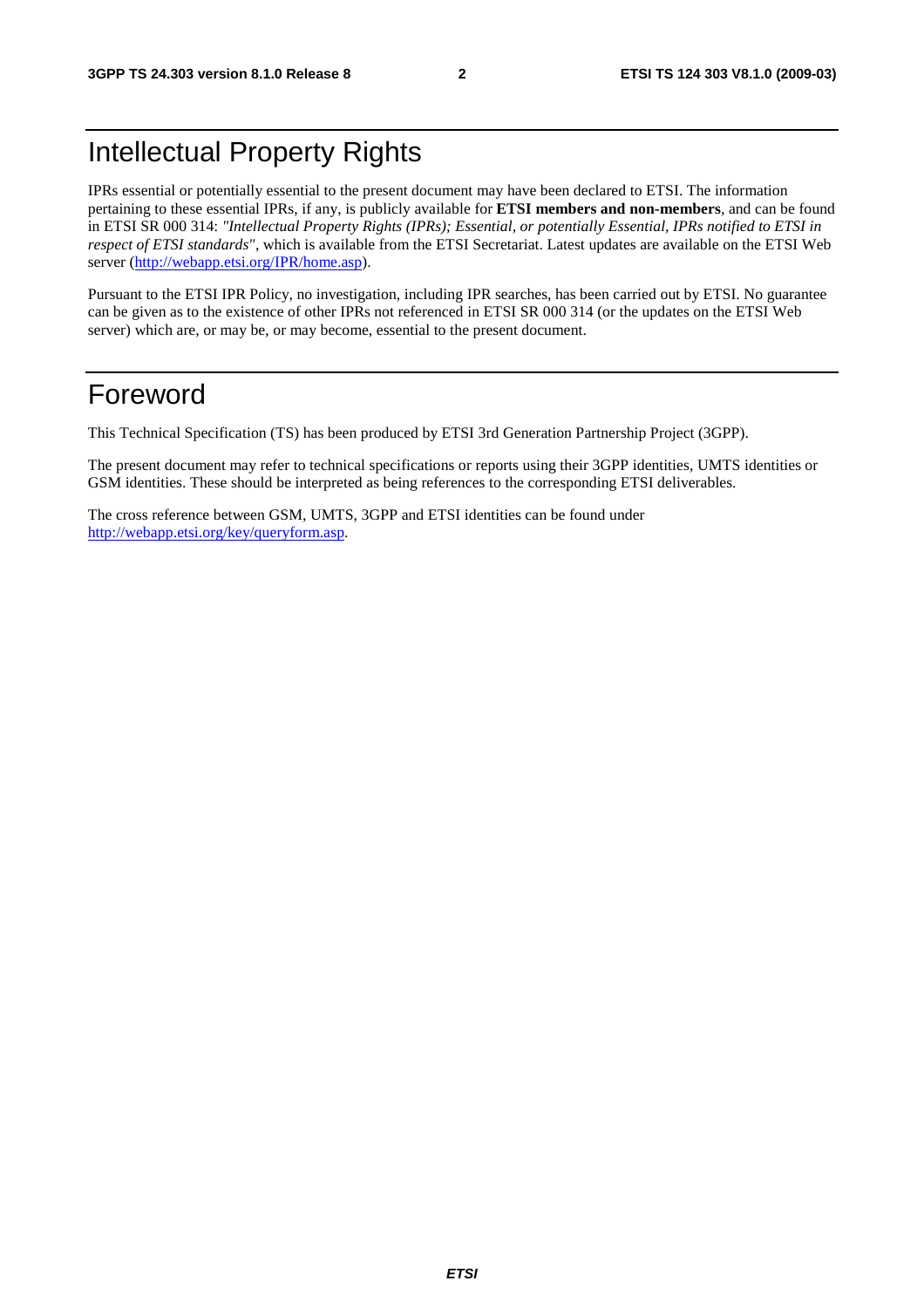$\mathbf{3}$ 

## Contents

| 1                |                                                                              |  |
|------------------|------------------------------------------------------------------------------|--|
| 2                |                                                                              |  |
| 3                |                                                                              |  |
| 3.1<br>3.2       |                                                                              |  |
| 4                |                                                                              |  |
| 4.1              |                                                                              |  |
| 4.2<br>4.3       |                                                                              |  |
|                  |                                                                              |  |
| 5<br>5.1         |                                                                              |  |
| 5.1.1            |                                                                              |  |
| 5.1.2            |                                                                              |  |
| 5.1.2.1          |                                                                              |  |
| 5.1.2.1.1        |                                                                              |  |
| 5.1.2.1.2        |                                                                              |  |
| 5.1.2.1.3        |                                                                              |  |
| 5.1.2.1.4        |                                                                              |  |
| 5.1.2.1.5        |                                                                              |  |
| 5.1.2.2          | Security association establishment and IPv6 Home Network Prefix assignment11 |  |
| 5.1.2.3          |                                                                              |  |
| 5.1.2.4          |                                                                              |  |
| 5.1.3<br>5.1.3.1 |                                                                              |  |
| 5.1.3.2          | Security association establishment and IPv6 Home Network Prefix assignment13 |  |
| 5.1.3.3          |                                                                              |  |
| 5.2              |                                                                              |  |
| 5.2.1            |                                                                              |  |
| 5.2.2            |                                                                              |  |
| 5.2.2.1          |                                                                              |  |
| 5.2.2.2          |                                                                              |  |
| 5.2.2.3          |                                                                              |  |
| 5.2.2.4          |                                                                              |  |
| 5.2.3            |                                                                              |  |
| 5.2.3.1          |                                                                              |  |
| 5.2.3.2          |                                                                              |  |
| 5.2.3.3          |                                                                              |  |
| 5.3              |                                                                              |  |
| 5.3.1            |                                                                              |  |
| 5.3.2            |                                                                              |  |
| 5.3.3            |                                                                              |  |
| 5.4              |                                                                              |  |
| 5.4.1<br>5.4.2   |                                                                              |  |
| 5.4.2.1          |                                                                              |  |
| 5.4.2.2          |                                                                              |  |
| 5.4.3            |                                                                              |  |
| 5.4.3.1          |                                                                              |  |
| 5.4.3.2          |                                                                              |  |
| 5.5              |                                                                              |  |
|                  |                                                                              |  |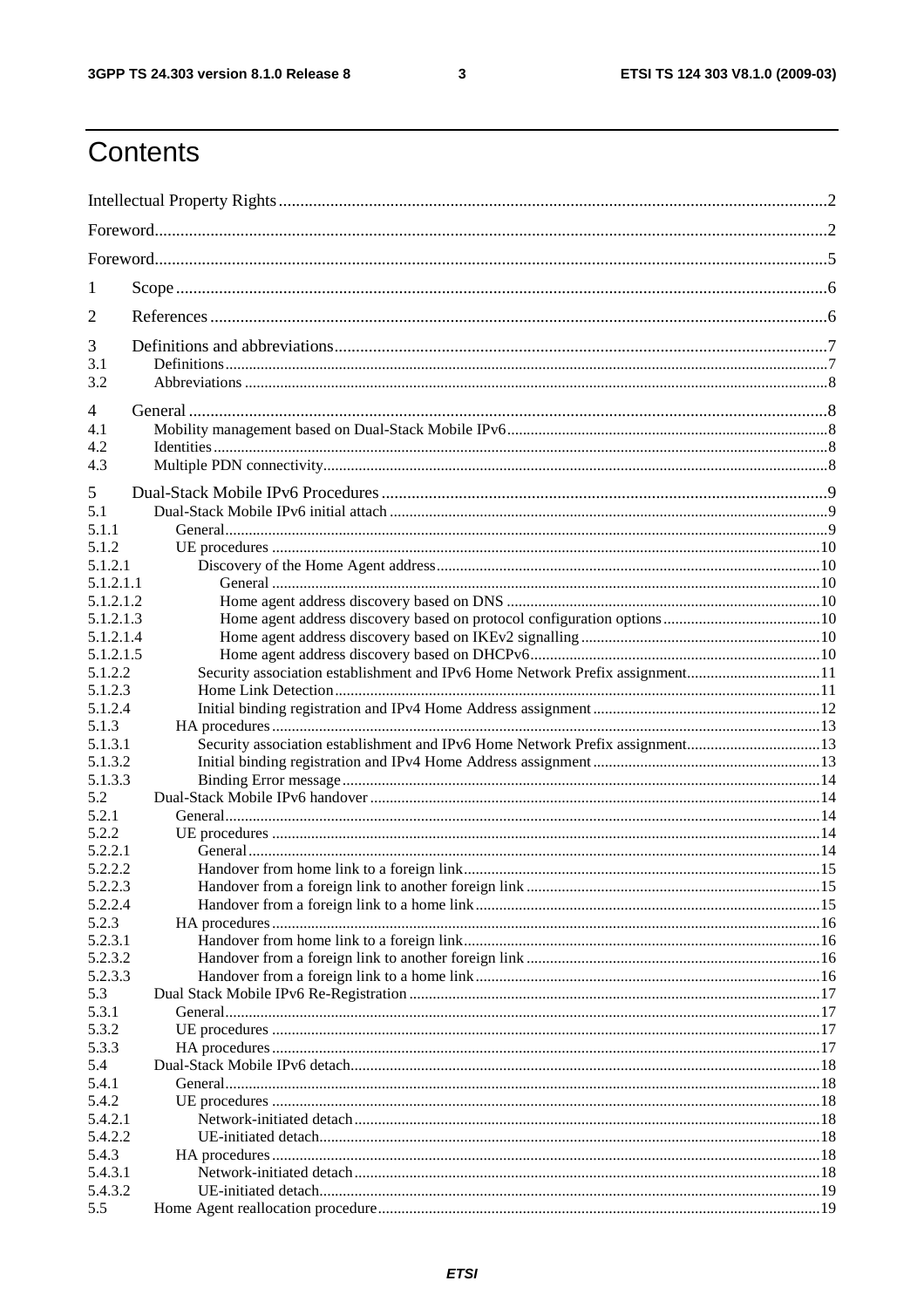#### $\overline{\mathbf{4}}$

| 5.5.1<br>5.5.2<br>5.5.3        |                               |  |
|--------------------------------|-------------------------------|--|
|                                | <b>Annex A (normative):</b>   |  |
| A.1                            |                               |  |
| A.2<br>A.2.1<br>A.2.2<br>A.2.3 |                               |  |
| A.3<br>A.3.1<br>A.3.2          |                               |  |
| A.4<br>A.4.1<br>A.4.2          |                               |  |
| A.5<br>A.5.1<br>A.5.2          |                               |  |
| A.6<br>A.6.1<br>A.6.2          |                               |  |
| A.7<br>A.7.1                   |                               |  |
|                                | <b>Annex B (informative):</b> |  |
|                                |                               |  |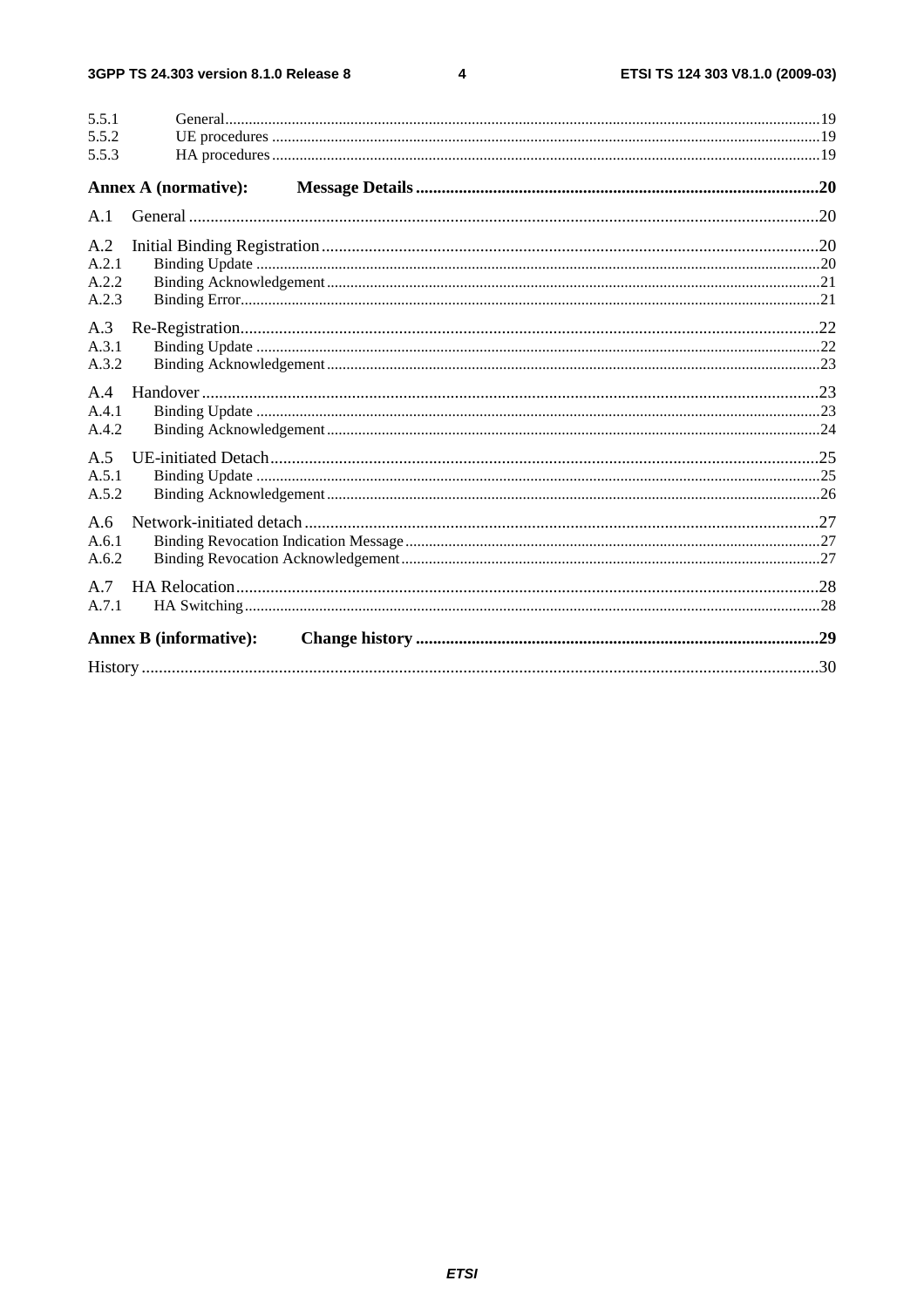## Foreword

This Technical Specification has been produced by the 3<sup>rd</sup> Generation Partnership Project (3GPP).

The contents of the present document are subject to continuing work within the TSG and may change following formal TSG approval. Should the TSG modify the contents of the present document, it will be re-released by the TSG with an identifying change of release date and an increase in version number as follows:

Version x.y.z

where:

- x the first digit:
	- 1 presented to TSG for information;
	- 2 presented to TSG for approval;
	- 3 or greater indicates TSG approved document under change control.
- y the second digit is incremented for all changes of substance, i.e. technical enhancements, corrections, updates, etc.
- z the third digit is incremented when editorial only changes have been incorporated in the document.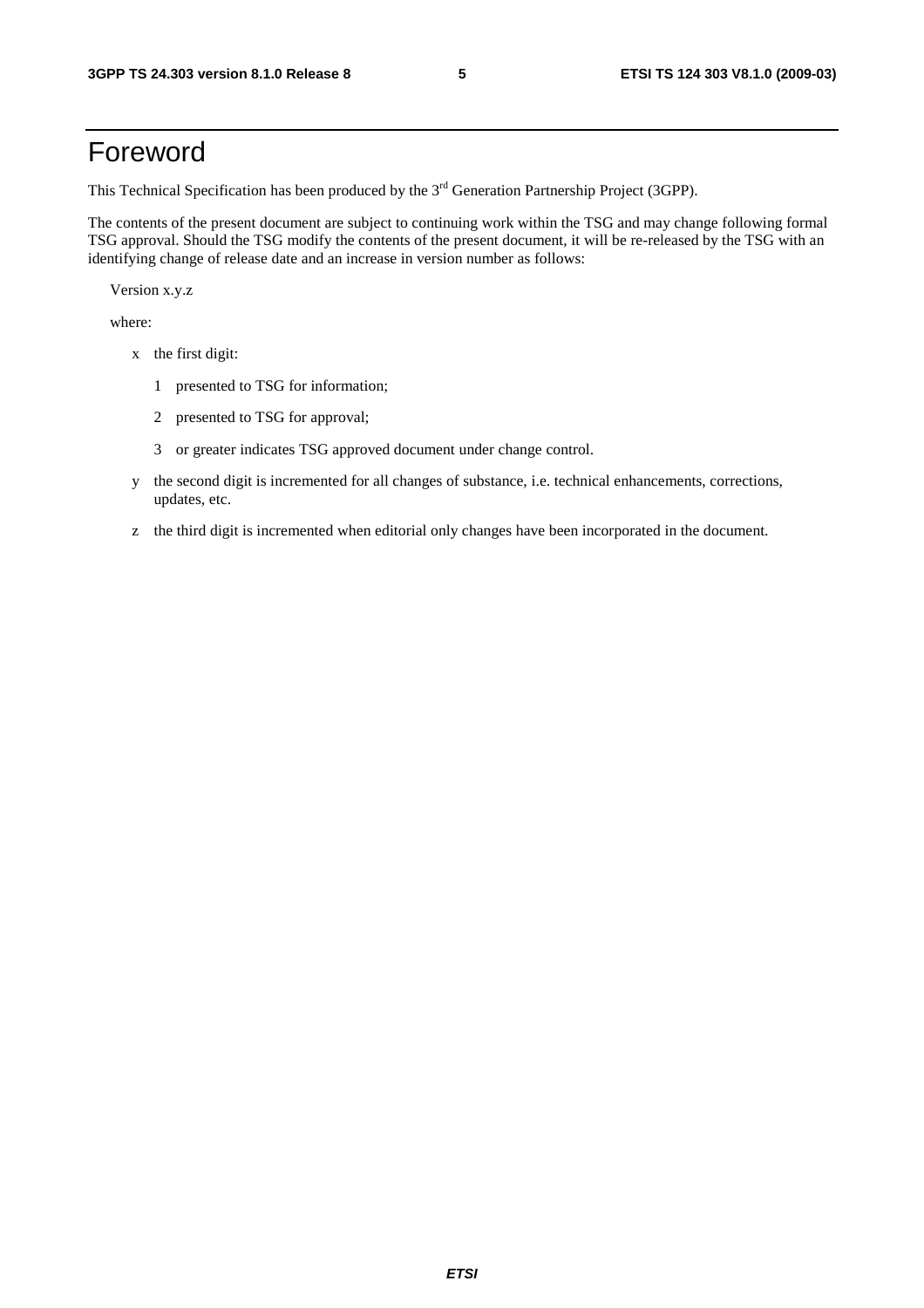## 1 Scope

The present document specifies the signalling procedures for accessing the 3GPP Evolved Packet Core network and handling the mobility between 3GPP and non-3GPP accesses via the S2c reference point defined in 3GPP TS 23.402 [3].

The present document is applicable to the User Equipment (UE) and the network node implementing the Home Agent functionality.

In addition the present document specifies the procedures used for the DSMIPv6 Home Agent discovery, for bootstrapping the DSMIPv6 security association between the UE and the Home Agent and for managing the DSMIPv6 tunnel. The specification of these procedures is compliant to IETF RFCs.

DSMIPv6 procedures can be used independently of the underlying access technology.

## 2 References

The following documents contain provisions which, through reference in this text, constitute provisions of the present document.

- References are either specific (identified by date of publication, edition number, version number, etc.) or non-specific.
- For a specific reference, subsequent revisions do not apply.
- For a non-specific reference, the latest version applies. In the case of a reference to a 3GPP document (including a GSM document), a non-specific reference implicitly refers to the latest version of that document *in the same Release as the present document*.
- [1] 3GPP TR 21.905: "Vocabulary for 3GPP Specifications".
- [2] draft-ietf-mext-nemo-v4traversal-07.txt (December 2008): "Mobile IPv6 support for dual stack Hosts and Routers (DSMIPv6)".

Editor's note: The above document cannot be formally referenced until it is published as an RFC.

| $\lceil 3 \rceil$ | 3GPP TS 23.402: "Architecture Enhancements for non-3GPP accesses".                                                |
|-------------------|-------------------------------------------------------------------------------------------------------------------|
| [4]               | IETF RFC 4877 (April 2007): "Mobile IPv6 Operation with IKEv2 and the Revised IPsec<br>Architecture".             |
| $\lceil 5 \rceil$ | IETF RFC 2782 (February 2000): "A DNS RR for specifying the location of services<br>(DNS SRV)".                   |
| [6]               | IETF RFC 3775 (June 2004): "Mobility Support in IPv6".                                                            |
| $[7]$             | IETF RFC 3748 (June 2004): "Extensible Authentication Protocol (EAP)".                                            |
| [8]               | IETF RFC 4301 (December 2005): "Security Architecture for the Internet Protocol".                                 |
| $[9]$             | IETF RFC 3633 (December 2003): "IPv6 Prefix Options for Dynamic Host Configuration Protocol<br>(DHCP) version 6". |
| $[10]$            | IETF RFC 5026 (October 2007): "Mobile IPv6 bootstrapping in split scenario".                                      |
| $[11]$            | IETF RFC 4303 (December 2005): "IP Encapsulating Security Payload (ESP)".                                         |
| $[12]$            | draft-ietf-mip6-hiopt-15.txt (April 2008): "DHCP Option for Home Information Discovery in<br>MIPv6".              |

Editor's note: The above document cannot be formally referenced until it is published as an RFC.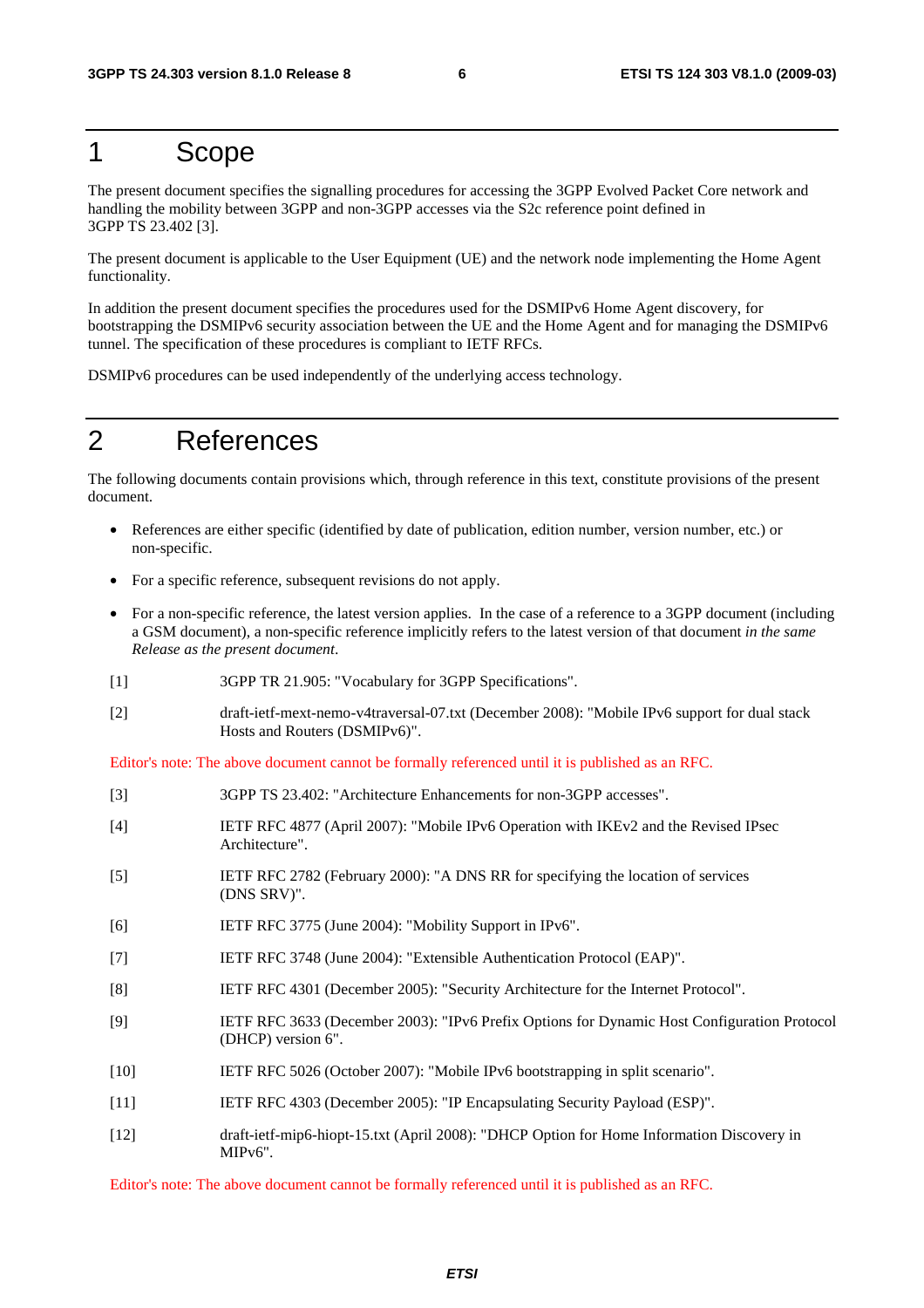[13] IETF RFC 3736 (April 2004): "Stateless Dynamic Host Configuration Protocol (DHCP) Service for IPv6". [14] IETF RFC 4306 (December 2005): "Internet Key Exchange (IKEv2) Protocol". [15] 3GPP TS 24.301: "Non-Access-Stratum (NAS) protocol for Evolved Packet System (EPS); Stage 3". [16] IETF RFC 5142 (January 2008): "Mobility Header Home Agent Switch Message". [17] 3GPP TS 23.003: "Numbering, addressing and identification". [18] 3GPP TS 33.402: "3GPP System Architecture Evolution (SAE); Security aspects of non-3GPP accesses" [19] draft-ietf-mext-binding-revocation-02 (November 2008): "Binding Revocation for IPv6 Mobility". Editor's note: The above document cannot be formally referenced until it is published as an RFC. [20] 3GPP TS 29.273: "3GPP EPS AAA interfaces" [21] 3GPP TS 24.302: "Access to the Evolved Packet Core (EPC) via non-3GPP access networks; Stage 3". [22] draft-arkko-mext-rfc3775-altcoa-check-01 (February 2008): "Verifying Correctness of Alternate Care-of Address Option". Editor's note: The above document cannot be formally referenced until it is published as an RFC. [23] IETF RFC 4739 (November 2006): "Multiple Authentication Exchanges in the Internet Key Exchange (IKEv2) Protocol". [24] 3GPP TS 33.234: "Wireless Local Area Network (WLAN) interworking security". [25] 3GPP TS 29.275 "PMIP based Mobility and Tunnelling protocols". [26] IETF RFC 4039 (March 2005): "Rapid Commit Option for the Dynamic Host Configuration Protocol version 4 (DHCPv4)". [27] draft-ietf-mext-rfc3775bis-02 (October 2008): "Mobility Support in IPv6". Editor's note: The above document cannot be formally referenced until it is published as an RFC. [28] IETF RFC 4187 (January 2006): "Extensible Authentication Protocol Method for 3rd Generation Authentication and Key Agreement (EAP AKA)". [29] IETF RFC 3963 (January 2005): "Network Mobility (NEMO) Basic Support Protocol".

## 3 Definitions and abbreviations

### 3.1 Definitions

For the purposes of the present document, the terms and definitions given in 3GPP TR 21.905 [1] and the following apply. The following terms used in this Technical Specification are defined in IETF RFC 3775 [6]: Home Address, Care-of Address, binding cache, binding cache entry.

**Home network prefix:** An IPv6 prefix allocated by the Home Agent to the UE and used by the UE to configure the Home Address. The Home network prefix is uniquely allocated to a UE.

**Home Agent:** The Home Agent functionality consists in the DSMIPv6 anchor point functionality described in draftietf-mext-nemo-v4traversal [2] and IETF RFC 4877 [4]. Based on 3GPP TS 23.402 [15] the HA functionality is implemented in the PDN Gateway.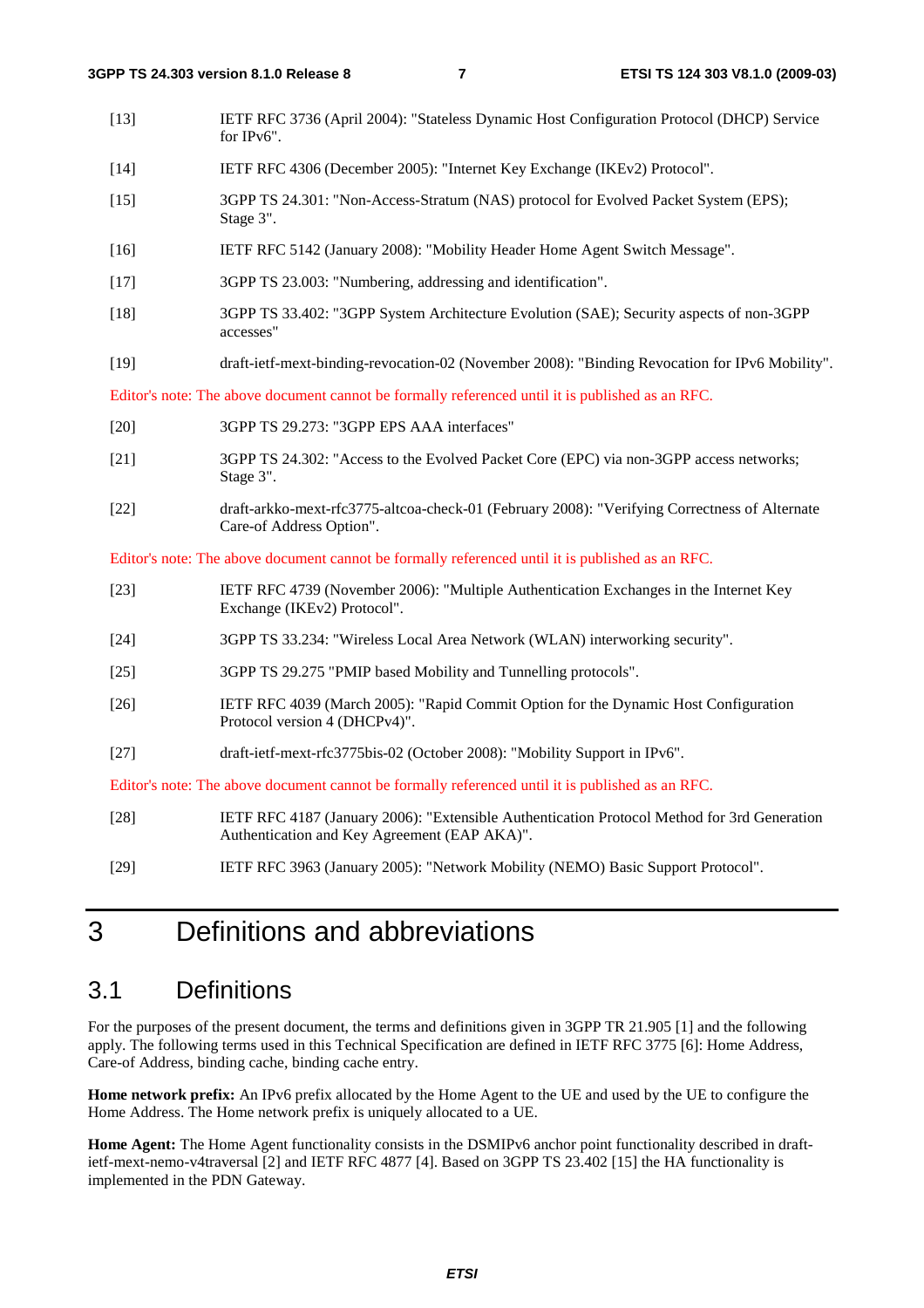### 3.2 Abbreviations

For the purposes of the present document, the abbreviations given in 3GPP TR 21.905 [1] and the following apply.

| DSMIP <sub>v6</sub> | Dual-Stack MIPv6                   |
|---------------------|------------------------------------|
| <b>EPC</b>          | <b>Evolved Packet Core</b>         |
| ePDG                | <b>Evolved Packet Data Gateway</b> |
| <b>EPS</b>          | <b>Evolved Packet System</b>       |
| <b>GW</b>           | Gateway                            |
| <b>HA</b>           | Home Agent                         |
| MIP <sub>v</sub> 6  | Mobile IP version 6                |
| UE                  | User Equipment                     |
|                     |                                    |

## 4 General

## 4.1 Mobility management based on Dual-Stack Mobile IPv6

DSMIPv6 is specified in IETF RFC 3775 [6] and draft-ietf-mext-nemo-v4traversal [2]. The purpose of the DSMIPv6 procedures is to establish, manage and tear down a mobility tunnel between the UE and the HA function. The mobility tunnel establishment is always initiated by the UE, while the mobility tunnel tear down can be initiated either by the UE or the network. Communication between the UE and a correspondent node shall use the bidirectional mode of operation. Route optimization mode of operation is not supported by EPC in this release.

In this specification, the IETF RFC 4877 [4] is used to secure DSMIPv6 signalling. For this purpose, the UE performs an IKEv2 exchange with the HA before establishing the mobility tunnel as described in subclause 5.1.2.2. The details of the security aspects are specified in 3GPP TS 33.402 [18].

The mobility tunnel procedures are performed by the UE for each PDN, meaning that if multiple PDNs are accessed by the UE, multiple instances of the procedures are needed. The multiple PDN behaviour is specified more in detail in subclause 4.3.

In this specification, the IETF RFC 3963 [29] is used for prefix preservation. For this purpose, the UE uses the implicit mode as stated in IETF RFC 3963 [29] to tell the HA that the home network prefix would be preserved during mobility. The support of this operation is limited to the sending and receiving of IPv6 packets containing IPv6 addresses autoconfigured from the home network prefix, in addition to the IPv6 Home Address.

### 4.2 Identities

The UE shall use Network Access Identifier (NAI) as identification towards the HA in the IKEv2 exchange. During this process, the IPsec security association between the UE and the HA is tied to the user identity, set to the NAI, and to an SPI uniquely identifying this security association. The NAI is structured according to 3GPP TS 23.003 [17]. The NAI can be either a root NAI, a fast re-authentication NAI or pseudonym identity as specified in 3GPP TS 23.003 [17].

The UE shall use the HA-APN to identify the desired HA in the DNS-based and DHCPv6-based HA discovery procedures. The HA-APN is constructed according to 3GPP TS 23.003 [17].

NOTE: The operator is responsible to configure the DNS system so that the same PDN GW can be discovered via HA-APN and APN. A possible way of configuring the mapping between HA-APN and APN is to create the HA-APN from the respective APN by using the same Network Identifier and by adding the prefix "ha-apn" to the Operator Identifier.

The Binding Update and Binding Acknowledgement shall not explicitly carry an NAI as the IPsec security association is tied to the user identity.

## 4.3 Multiple PDN connectivity

This specification supports multiple PDN connectivity. The UE can connect to multiple PDNs using multiple DSMIPv6 sessions, one per each PDN the UE is connected to.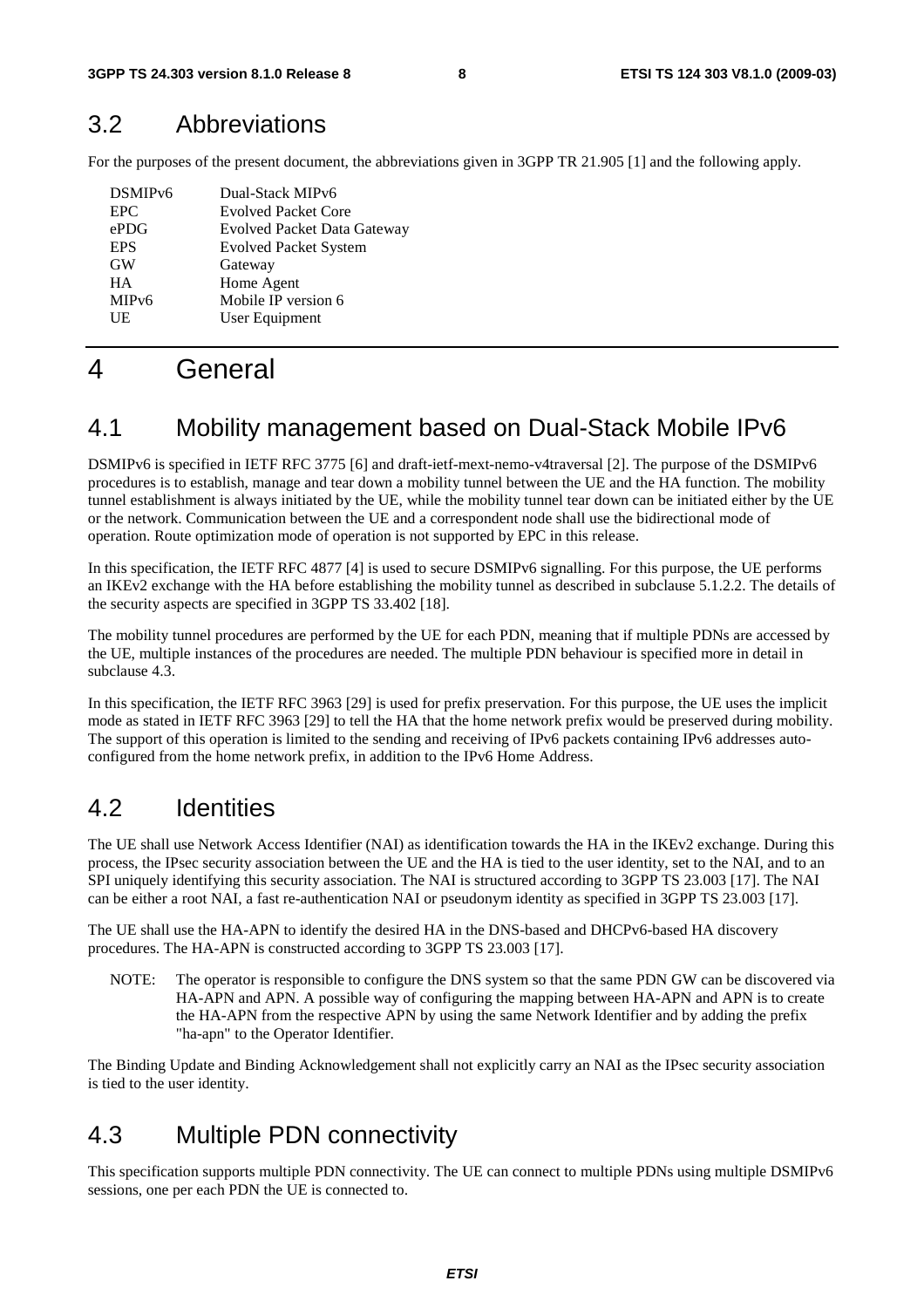NOTE: When UE is associated to multiple PDNs, it is possible for the UE to create a tunnel loop amongst the HAs by binding home addresses to each other. This results in the possibility of HA being flooded with packets. Packet flooding is not specific to DSMIPv6 and there exist current implementations to deal with the packet flooding issue. As for the formation of tunnel loop, the solution to solve it in this current specification (Release 8) is implementation specific until a standardized solution emerges.

The procedures described in clause 5 shall be interpreted as procedures which are executed for each PDN the UE is connected to. This implies that:

- For the initial attach to any PDN, the UE shall perform a Home Agent address discovery (subclause 5.1.2.1), a security association establishment via IKEv2, including the EAP-AKA authentication and the IPv6 Home Network Prefix (subclause 5.1.2.2), and the initial binding registration (subclause 5.1.2.4).
- For a handover, the UE shall send a Binding Update for each PDN, following the procedure described in subclause 5.2.2.
- The re-registration procedure shall be performed for each PDN connection separately as described in subclause 5.3.2.
- The detach procedure shall be performed for each PDN separately following the procedure described in subclause 5.4.2 for UE initiated detach and following the procedure described in subclause 5.4.3 for HA initiated detach

## 5 Dual-Stack Mobile IPv6 Procedures

### 5.1 Dual-Stack Mobile IPv6 initial attach

### 5.1.1 General

The DSMIPv6 initial attach is performed by the UE to establish a DSMIPv6 connection with the node acting as HA. This is also known as the bootstrapping procedure as the UE establishes the security association with the HA. The initial attach involves the following tasks:

- **Discovery of the Home Agent address**. The UE needs to discover the IPv6 address as well as the IPv4 address of the HA.
- **Security association establishment**. The UE needs to establish an IPsec security association with the HA in order to secure the DSMIPv6 signalling. IKEv2 (IETF RFC 4877 [4]) is used to establish this security association.
- **IPv6 Home Network Prefix assignment**. The UE needs to be assigned an IPv6 Network Prefix of its home network in order to configure the global unicast Home Address to be used in DSMIPv6. The HA is responsible of assigning the IPv6 Home Network Prefix to the UE.
- **IPv4 Home Address assignment**. Optionally, a dual-stack UE can also request to be assigned an IPv4 Home Address to be used for IPv4-only applications. The HA is responsible of assigning the IPv4 Home Address to the UE.
- **Home link detection**. The UE needs to perform Home Link Detection before initiate registration with the HA. The DSMIPv6 Home Link Detection Function is used by the UE to detect if it is attached to the home link from a DSMIPv6 perspective.
- **Initial binding registration**. Unless the home link detection procedure indicates the UE is at home, the UE sends a Binding Update message to perform its initial registration with the HA.

If the UE requires additional configuration parameters, e.g. Vendor-specific options, stateless DHCPv4 and DHCPv6 as defined in IETF RFC 4039 [26] and IETF RFC 3736 [13] can be run over the DSMIPv6 tunnel.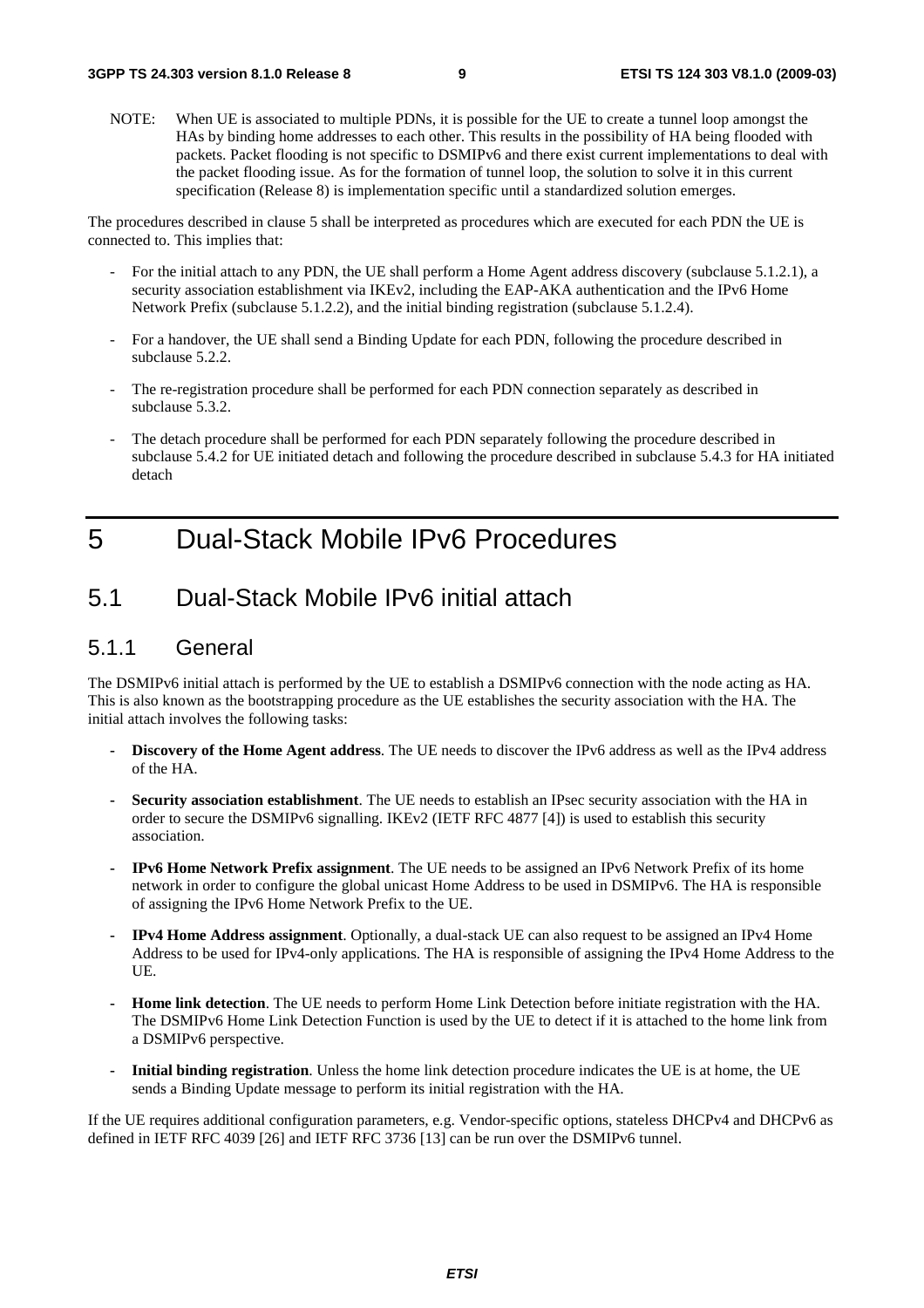### 5.1.2 UE procedures

#### 5.1.2.1 Discovery of the Home Agent address

#### 5.1.2.1.1 General

The first procedure the UE needs to perform for DSMIPv6 initial attach is the discovery of the node acting as the HA.

The UE can discover the IP address of the HA in one of the four following ways:

- via DNS;
- via attach procedure for E-UTRAN access based on protocol configuration options;
- via IKEv2 during tunnel setup to ePDG for untrusted non-3GPP accesses;
- via DHCPv6.

If the UE does not obtain the IP addresses of the HA via PCO during the E-UTRAN attach or via IKEv2 signalling, it shall follow either the procedures described in subclause 5.1.2.1.5 or the procedures described in subclause 5.1.2.1.2. The UE may be configured to perform both procedures in parallel or one of the two procedures only in case the other failed.

#### 5.1.2.1.2 Home agent address discovery based on DNS

A UE performing Home Agent discovery based on DNS shall support the implementation of standard DNS mechanisms.

The UE shall perform DNS Lookup by Home Agent Name as specified in IETF RFC 5026 [10].The QNAME shall be set to the requested HA-APN. The HA-APN shall be constructed as specified in 3GPP TS 23.003 [17]. If a HA has both an IPv4 and an IPv6 address, the corresponding DNS record should be configured with both 'AAAA' and 'A' records. Accordingly the UE should perform one DNS lookup procedure to retrieve both 'AAAA' and 'A' records. The DNS server replies with one 'AAAA' and one 'A' record.

#### 5.1.2.1.3 Home agent address discovery based on protocol configuration options

The UE may request the IPv6 address and optionally the IPv4 address of the dual stack HA using the Protocol configuration options IE during the attach procedure for E-UTRAN access or the additional PDN connectivity procedure. The details of this procedure for the case of attach for E-UTRAN access are described in 3GPP TS 24.301 [15].

#### 5.1.2.1.4 Home agent address discovery based on IKEv2 signalling

The UE may request the IPv6 and optionally the IPv4 address of the HA during the tunnel establishment procedure with the ePDG. The details of this procedure are described in 3GPP TS 24.302 [21].

#### 5.1.2.1.5 Home agent address discovery based on DHCPv6

A UE performing HA discovery based on DHCPv6 shall support the implementation of stateless DHCPv6 as specified in IETF RFC 3736 [13] and the DHCPv6 options as specified in draft-ietf-mip6-hiopt [12].

In order to discover the address of the HA the UE shall send an Information-Request message including the Home Network Identifier Option.

In order to connect to a HA for a specific target PDN, the UE shall set the id-type to 1and include the desired HA-APN in the Home Network Identifier field. This kind of discovery of a HA via DHCPv6 is possible only if the associated extensions of STa reference point is supported as specified in 3GPP TS 29.273 [20].

The HA information is provided to the UE within a Home Network Information Option as described in draft-ietf-mip6 hiopt [12]. This option shall include either the available HA addresses (both the IPv6 address and the IPv4 address of the HA, if available) or the HA FQDN. In the latter case the UE shall perform a DNS Lookup by Home Agent Name as specified in IETF RFC 5026 [10]. The QNAME shall be set to the received HA FQDN.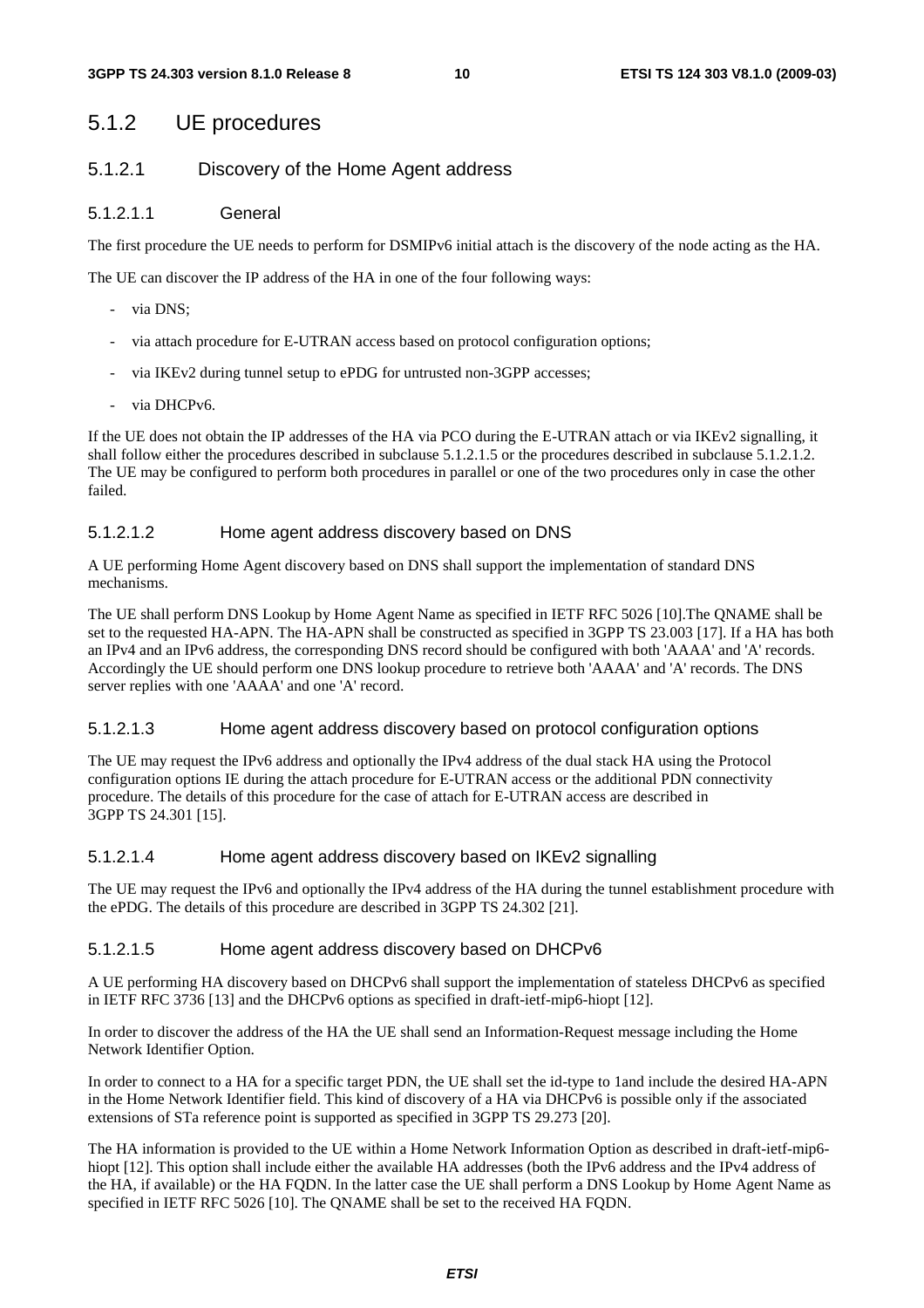### 5.1.2.2 Security association establishment and IPv6 Home Network Prefix assignment

The UE shall support the IKEv2 protocol (see IETF RFC 4306 [14]) for negotiating the IPsec security association to secure DSMIPv6 signalling and shall support EAP over IKEv2 as described in IETF RFC 4306 [14] to perform authentication with an AAA server. In a case an additional authentication and authorization of the IPSec security association is needed with an external AAA server, then the additional authentication steps during the IKEv2 exchange shall be supported as specified in IETF RFC 4739 [23] and described in 3GPP TS 33.234 [24].

The UE shall support IPsec ESP (see IETF RFC 4303 [11]) in order to provide authentication of Binding Update and Binding Acknowledgement messages as specified in IETF RFC 4877 [4]. The UE shall support multiple authentication exchanges in the IKEv2 protocol as specified in IETF RFC 4739 [23] in order to support authentication with an external AAA server.

The UE shall initiate the security association establishment procedure by sending the IKE\_SA\_INIT request message defined in IETF RFC 4306 [14] to the HA. On receipt of an IKE\_SA\_INIT response, the UE shall send an IKE\_AUTH request message including the MN-NAI in the IDi payload and the Access Point Name (APN) of the target PDN the UE wants to connect to in the IDr payload. The APN shall be formatted as defined in 3GPP TS 23.003 [17]. The username part of the MN-NAI included in "IDi" payload may be an IMSI, pseudonym or re-authentication ID. The UE shall include in the IDi payload the same MN-NAI it includes in the EAP-Response/Identity within the EAP-AKA exchange.

In the very first EAP-Response/Identity within the IKEv2 exchange the UE shall include a NAI whose username is derived from IMSI. In subsequent exchanges the UE should use pseudonyms and re-authentication identities provided by the 3GPP AAA server as specified in IETF RFC 4187 [26].

NOTE: Fast re-authentication mechanism is optional, and therefore is an implementation option in the UE and operator configuration issue (i.e. it also depends on whether the AAA server sent a re-authentication ID during previous EAP authentication) whether to use it during security association establishment.

EAP-AKA over IKEv2 shall be used to authenticate UE in the IKE\_AUTH exchange, while public key signature based authentication with certificates shall be used to authenticate the HA.

During the IKEv2 exchange, the UE shall request the allocation of an IPv6 home prefix through the Configuration Payload in the IKE\_AUTH. Since in EPS a unique IPv6 prefix is assigned to the UE, the UE shall include a MIP6\_HOME\_PREFIX attribute in the CFG\_REQUEST message as described in IETF RFC 5026 [10]. In addition the UE may include the INTERNAL\_IP6\_DNS attribute in the CFG\_REQUEST as described in IETF RFC 4306 [14] to request the DNS server IPv6 address of the PLMN it is connecting to via DSMIPv6. In the same way the UE may include the INTERNAL\_IP4\_DNS attribute in the CFG\_REQUEST to request the IPv4 address of the DNS server.

The UE shall then auto-configure a Home Address from the IPv6 prefix received from the HA and shall run a CREATE\_CHILD\_SA exchange to create the security association for the new Home Address. In the CREATE\_CHILD\_SA exchange the UE shall include the Home Address and the appropriate selectors in the TSi (Traffic Selector-initiator) payload to negotiate the IPsec security association for protecting the Binding Update and Binding Acknowledgement messages as specified in IETF RFC 4877 [4].

### 5.1.2.3 Home Link Detection

The DSMIPv6 Home Link Detection Function is used by the UE to detect if an access interface is on the home link for a PDN from a DSMIPv6 perspective. The Home Link Detection function shall be performed before sending DSMIPv6 Binding Update via the same access interface.

To perform the Home Link Detection procedure, the UE shall compare the assigned Home Network Prefix for a PDN with the IPv6 prefix or prefixes included in the Prefix Information Option in the Router Advertisements received on the local link. The Home Network Prefix can be assigned in a 3GPP access via PCO, as specified in 3GPP TS 24.301 [15], or via IKEv2 as specified in subclause 5.1.2.2. The Home Network prefix may be also statically configured. If there is a match between the Home Network Prefix and one of the local prefixes, the UE is attached on the home link over the respective access interface and shall not send a Binding Update to the HA unless the UE currently has a valid DSMIPv6 Binding Update list entry. If the UE has a valid DSMIPv6 Binding Update list entry, the UE shall proceed to perform the action specified in subclause 5.2.2.4. If there is not any match, the UE shall proceed as specified in subclause 5.1.2.4.

NOTE: The UE does not need to run IKEv2 for home link detection if the Home Network prefix is statically configured or dynamically received in a PCO Information Element.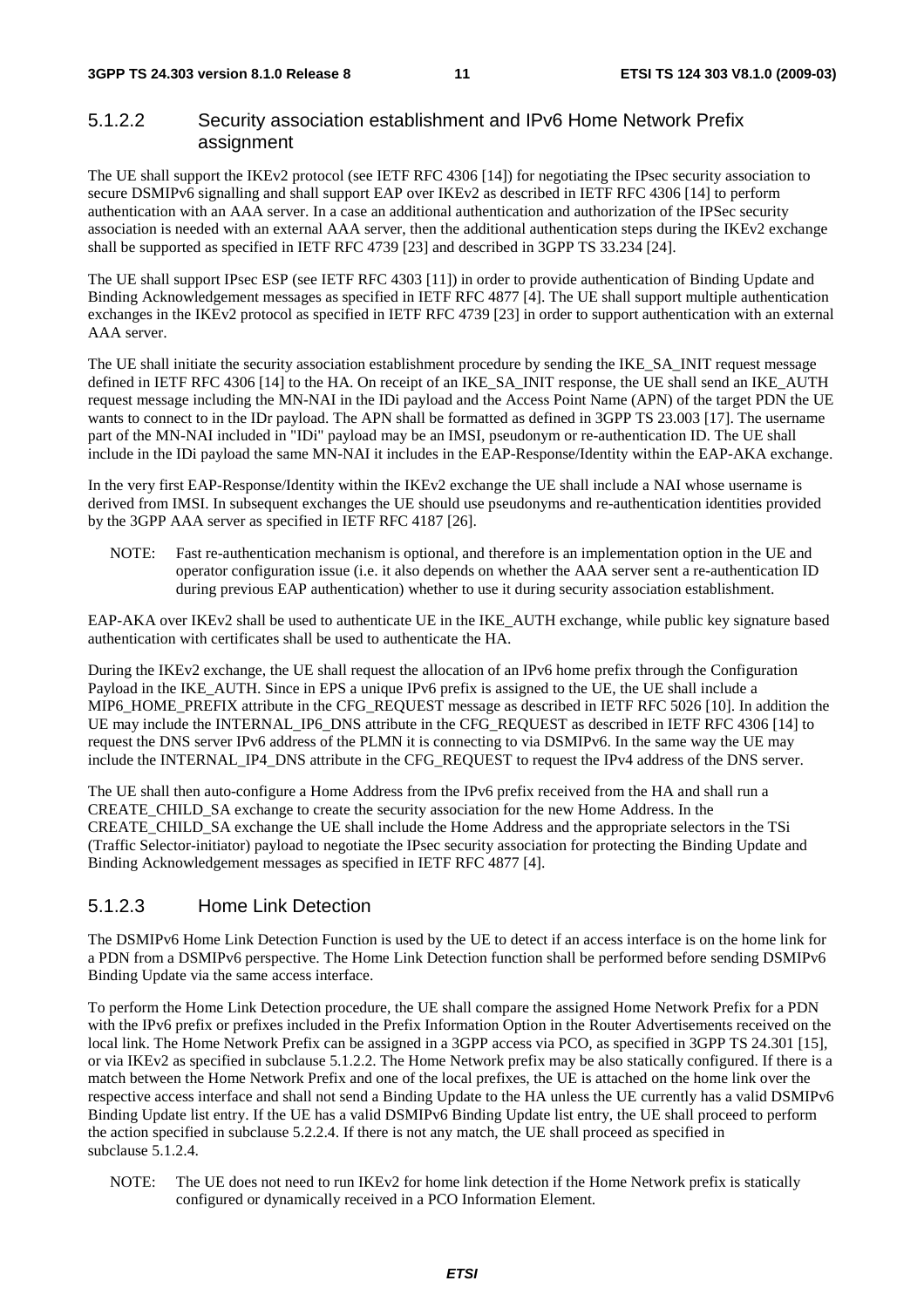### 5.1.2.4 Initial binding registration and IPv4 Home Address assignment

After establishing the security association and obtaining the IPv6 Home Address, the UE shall send a Binding Update message as specified in IETF RFC 3775 [6] and draft-ietf-mext-nemo-v4traversal [2] in order to register its Home Address and Care-of Address at the HA, if it detects it is in the foreign network.

If both IPv4 and IPv6 Care-of Address are received at the foreign network, the UE shall first attempt to use the IPv6 Care-of Address for its binding registration. The UE shall not register both IPv4 and IPv6 Care-of Address to its HA.

If IPv6 Care-of Address is used for initial binding registration, the UE shall send the Binding Update message to the IPv6 address of the HA. In this Binding Update message the H (home registration) and A (acknowledge) bits shall be set. If the UE needs an IPv4 Home Address, the UE shall include the 0.0.0.0 address in the IPv4 Home Address option to request a dynamic IPv4 Home Address.

When IPv6 Care-of Address is used for initial binding registration, the Alternate Care-of Address option may be used by the UE to carry the Care-of Address inside a Mobility Header which is protected by ESP. If this option is present, the address included in this option is the same address present in the source address of the IPv6 packet.

If IPv4 Care-of Address is used for initial binding registration, the UE shall send the Binding Update as follows (see draft-ietf-mext-nemo-v4traversal [2]):

- The IPv6 packet, with the IPv6 Home Address as the Source Address field of the IPv6 header, shall be encapsulated in UDP.
- The UE shall include the IPv4 Care-of Address as the Source Address field of the IPv4 header and the HA IPv4 address as the Destination Address field of the IPv4 header.
- The UE shall include the IPv4 Care-of Address option containing the IPv4 Care-of Address.
- The UE shall set the H (home registration) and A (acknowledge) flags.
- The UE shall set the T (TLV header encapsulation required) flag to 0 and should set the F (UDP encapsulation required) flag to 0.
- The UE shall set the R (Mobile Router Flag) flag to 1.
- If the UE needs an IPv4 Home Address, the UE shall include an IPv4 Home Address option with the 0.0.0.0 address in the Binding Update message, as defined in draft-ietf-mext-nemo-v4traversal [2].

When the UE receives the Binding Acknowledgement from the HA, it shall validate it based on the rules described in IETF RFC 3775 [2] and draft-ietf-mext-nemo-v4traversal [2]. If the Binding Acknowledgement contains the successful status code 0 ("Binding Update Accepted"), the UE shall create an entry for the registered Home Address in its Binding Update List and may start sending packets containing its IPv6 Home Address or other IPv6 addresses auto-configured from the assigned home network prefix.

If the Binding Acknowledgement contains a value of 128, the UE may re-send the BU as specified in IETF RFC 3775 [2]; if the Binding Acknowledgement contains a value from 129 to 133, the UE shall not send the BU to the HA and should discover another HA.

If the Binding Acknowledgment contains an IPv4 Address Acknowledgement option with status code value from 0 to 127 (indicating success), the UE shall create two entries in its Binding Update List, one for the IPv6 Home Address and another for the IPv4 Home Address. If the Binding Acknowledgement contains an IPv4 Address Acknowledgment option with status code indicating error (i.e. 128 or higher), the UE shall create an entry only for the IPv6 HoA in its binding update list. Moreover, if the status code is 129 ("Administratively prohibited") or 132 ("Dynamic IPv4 home address assignment not available"), the UE shall not re-send the Binding Update and it shall use only the IPv6 HoA. If the Binding Acknowledgement contains an IPv4 Address Acknowledgement option with status 128 ("Failure, reason unspecified"), 130 ("Incorrect IPv4 home address"), 131 ("Invalid IPv4 address") or 133 ("Prefix allocation unauthorized") it shall re-send the Binding Update including the 0.0.0.0 address in the IPv4 Home Address option. If the Binding Acknowledgement does not contain an IPv4 Address Acknowledgment option, the UE shall create an entry only for the IPv6 HoA in its binding update list.

The UE may then send data traffic either with the IPv6 Home Address or with the IPv4 Home Address. If the UE is located on an IP6-enabled link, it shall send IPv6 packets as described in IETF RFC 3775 [6]; IPv4 traffic shall be encapsulated in IPv6 packets as described in draft-ietf-mext-nemo-v4traversal [2]. If the UE is located on an IPv4-only link and the Binding Acknowledgement contains the NAT detection option with the F flag set, the UE shall send IPv6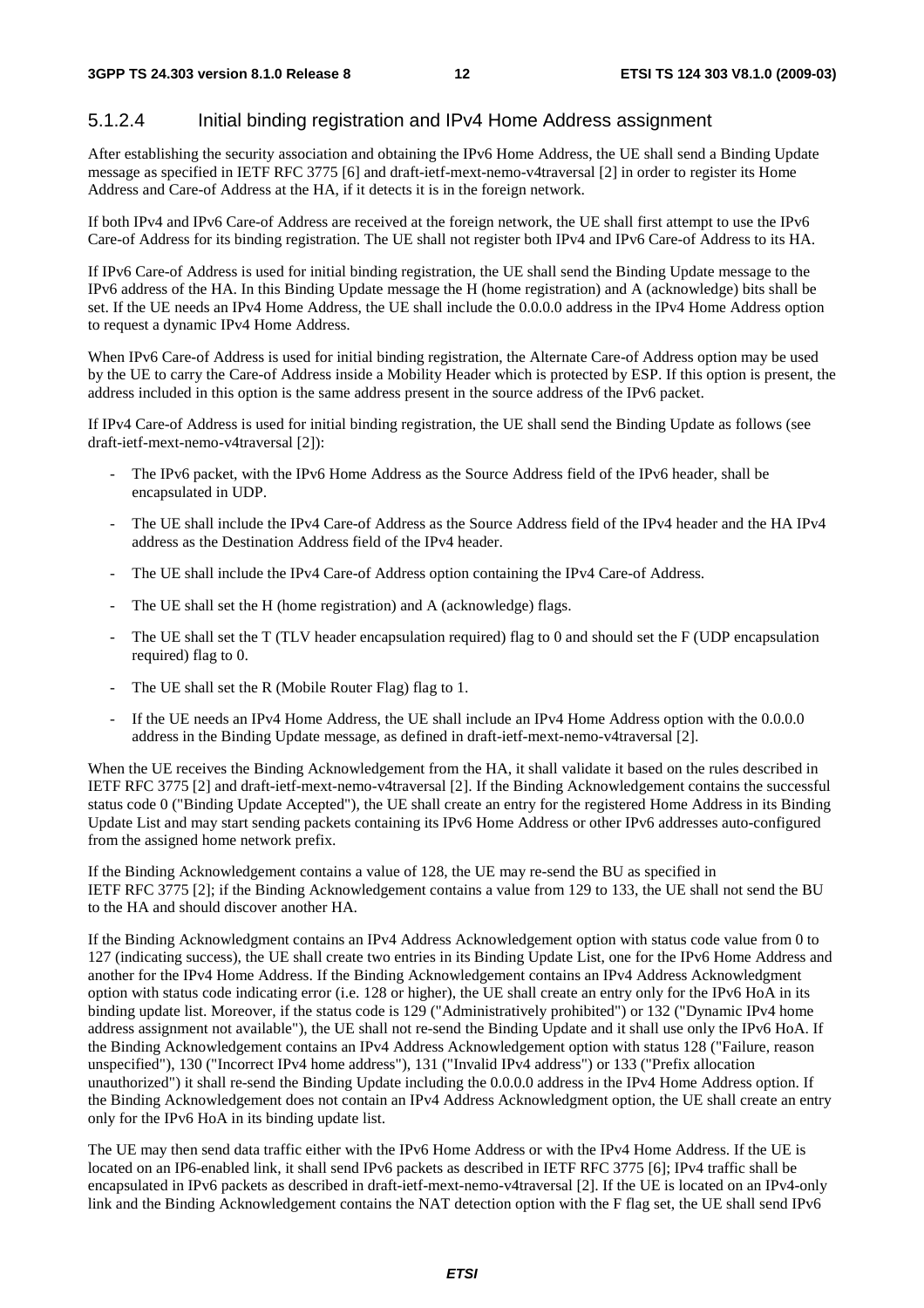and IPv4 packets following the vanilla UDP encapsulation rules specified in draft-ietf-mext-nemo-v4traversal [2]. Otherwise the UE shall send IPv6 and IPv4 packets encapsulated in IPv4 as specified in draft-ietf-mext-nemov4traversal [2].

Once the DSMIPv6 tunnel is established, the UE may build a DHCPv4 or DHCPv6 message as described in IETF RFC 4039 [26] or IETF RFC 3736 [13] respectively and send it via the DSMIPv6 tunnel as described in IETF RFC 3775 [6] in order to retrieve additional parameters, e.g. Vendor-specific options.

### 5.1.3 HA procedures

### 5.1.3.1 Security association establishment and IPv6 Home Network Prefix assignment

The HA shall support the IKEv2 protocol (see IETF RFC 4306 [14]) for negotiating the IPsec security association to secure DSMIPv6 signalling and shall support EAP over IKEv2 as described in IETF RFC 4306 [14] to perform UE authentication with an AAA server. If an additional authentication and authorization of the IPSec security association were needed with an external AAA server, then the additional authentication steps during the IKEv2 exchange shall be supported as specified in IETF RFC 4739 [23] and defined in 3GPP TS 33.234 [24].The HA shall support IPsec ESP (see IETF RFC 4303 [11]) in order to provide authentication of Binding Update and Binding Acknowledgement messages as specified in IETF RFC 4877 [4]. The HA shall support multiple authentication exchanges in the IKEv2 protocol as specified in IETF RFC 4739 [23] in order to support authentication with an external AAA server.

The HA shall complete the IKE\_SA\_INIT exchange as specified in IETF RFC 4306 [14]. The HA shall include in the IDr the same value included by the UE in the IDr payload of the request.

Upon successful authorization and authentication, the HA shall accept the security association establishment request by sending the IKE\_AUTH response message with the CFG\_REPLY payload including the IPv6 Home Network Prefix allocated to the UE in the MIP6\_HOME\_PREFIX attribute. This prefix information shall include the prefix length as specified in IETF RFC 5026 [10]. If the UE included the INTERNAL\_IP6\_DNS or the INTERNAL\_IP4\_DNS in the CFG\_REQUEST, the HA shall include the same attribute in the CFG\_REPLY including zero or more DNS server addresses as specified in IETF RFC 4306 [14].

### 5.1.3.2 Initial binding registration and IPv4 Home Address assignment

When the HA receives a Binding Update message from the UE, it shall validate it as described in IETF RFC 3775 [6] and in draft-ietf-mext-nemo-v4traversal [2]. If the Alternate Care-of Address option is present, the HA shall perform the check specified in draft-arkko-mext-rfc3775-altcoa-check [22]. If the HA accepts the Binding Update message, it shall create a new entry in its binding cache for UE, marking it as a home registration. The lifetime of this binding cache entry is set based on operator's policies. The HA shall not perform a Duplicate Address Detection on the IPv6 Home Address of the UE because of the uniqueness of the IPv6 prefix assigned by the HA to the UE. Then the HA shall send a Binding Acknowledgement with R bit set to "1" as specified in IETF RFC 3775 [6] and IETF RFC 3963 [29]. The HA may include the Binding Refresh Advice mobility option following rules defined in IETF RFC 3775 [6] to indicate the remaining time until the UE should send a new home binding update.

If the Binding Update contains an IPv4 Home Address option with the 0.0.0.0 IPv4 address, the HA shall assign an IPv4 Home Address to the UE, including an IPv4 Address Acknowledgement option in the Binding Acknowledgement message, as specified in draft-ietf-mext-nemo-v4traversal [2]. If no IPv4 addresses are available at the HA, the HA shall send a Binding Acknowledgement with status code 132 in the IPv4 address acknowledgement option.

If in the received Binding Update the IPv4 Care-of Address in the IPv4 Care-of Address option is not the same as the IPv4 address in the Source Address in the outer IPv4 header then a NAT was in the path. This information shall be included in the Binding Acknowledgement within a NAT Detection option with the F flag set and the Binding Acknowledgement shall be encapsulated based on the vanilla UDP encapsulation specified in draft-ietf-mext-nemov4traversal [2].

If a NAT was not detected, the HA shall send the Binding Acknowledgement without any UDP encapsulation; the message shall be encapsulated in an IPv4 header if the Care-of Address is IPv4 or in an IPv6 header if the Care-of Address is IPv6 as specified in draft-ietf-mext-nemo-v4traversal [2].

If the binding update is accepted for both IPv4 and IPv6 home addresses, the HA creates two bindings, one for each home address as specified in draft-ietf-mext-nemo-v4traversal [2]. The HA shall link the IPv4 home address binding to the IPv6 home address binding.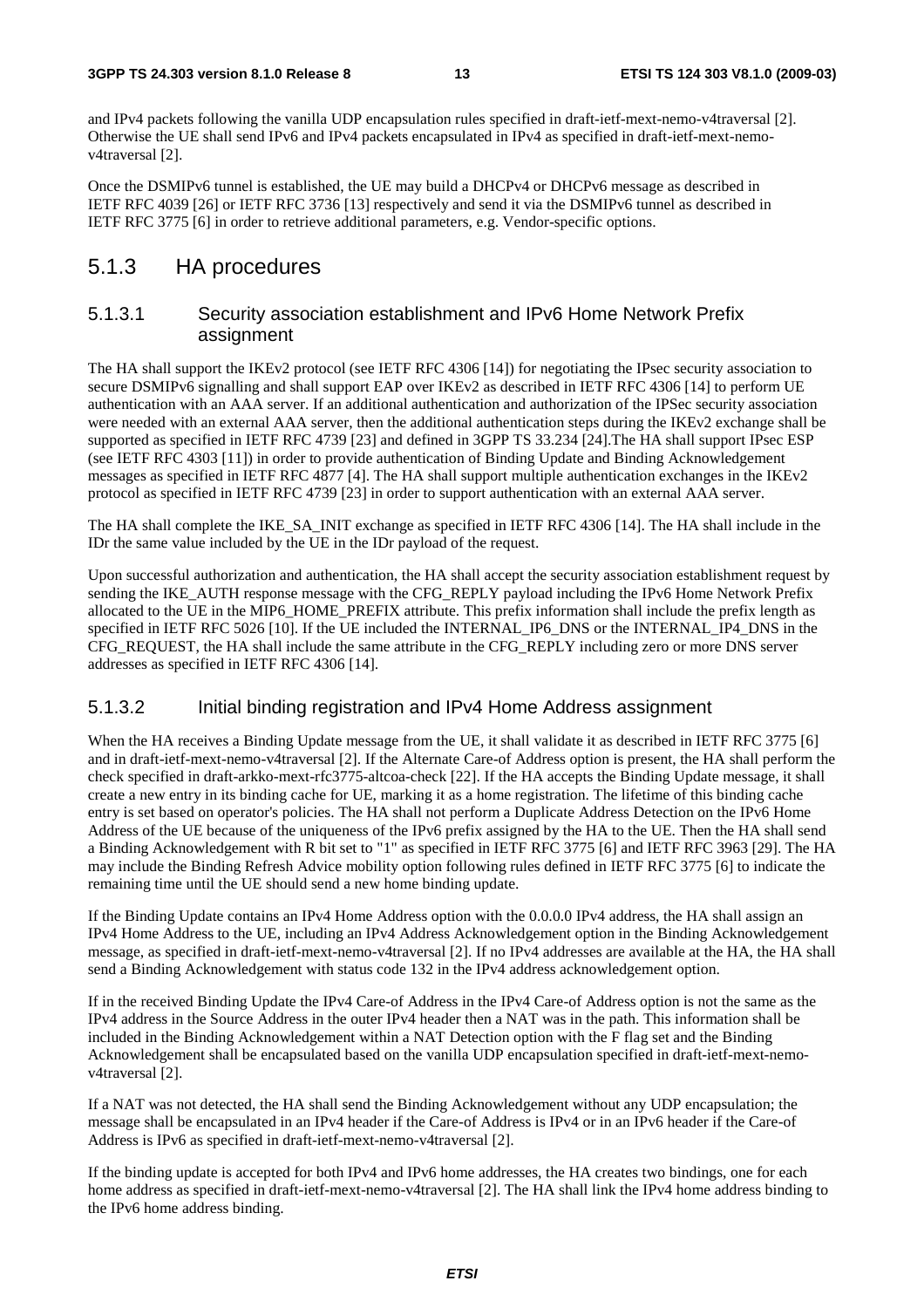NOTE: How the linkage between the two bindings (e.g. separate or single binding cache entry) is performed is implementation specific.

When the binding cache entry is created for the UE, the HA shall tunnel all packets destined to the IPv6 Home Address, the home network prefix and all packets destined to the IPv4 Home Address (if present) to the UE's Care-of Address. If a NAT was detected, packets shall be encapsulated in UDP and IPv4 based on vanilla UDP encapsulation specified in draft-ietf-mext-nemo-v4traversal [2]. If the Care-of Address is an IPv6 address, IPv4 and IPv6 packets shall be encapsulated in an IPv6 header as specified in IETF RFC 3775 [6] and in draft-ietf-mext-nemo-v4traversal [2]; otherwise, if the Care-of Address is an IPv4 address, IPv4 and IPv6 packets shall be encapsulated in an IPv4 header as specified in IETF RFC 3775 [6] and in draft-ietf-mext-nemo-v4traversal [2].

### 5.1.3.3 Binding Error message

When the HA receives a Binding Update and detects an inappropriate attempt to use the Home Address destination option without an existing binding, or when an unrecognized Mobility Header is received the HA shall send a Binding Error message with appropriate status (value 1 "Unknown binding for Home Address destination option" or value 2 "Unrecognized MH Type value") as specified in IETF draft-ietf-mext-rfc3775bis-02 [27]. The HA shall include the Home address that was contained in the Home Address destination option.

If NAT was not detected, the HA shall send the Binding Error without any UDP encapsulation; the message shall be encapsulated in an IPv4 header if the Care-of Address is IPv4 or in an IPv6 header if the Care-of Address is IPv6 in the same manner as the Binding Acknowledgement encapsulation specified in draft-ietf-mext-nemo-v4traversal [2].

If NAT was detected, the HA shall send the Binding Error encapsulated in UDP and IPv4 based on vanilla UDP encapsulation specified in draft-ietf-mext-nemo-v4traversal [2].

### 5.2 Dual-Stack Mobile IPv6 handover

### 5.2.1 General

The DSMIPv6 handover procedure is performed by the UE to update its Care-of Address at the HA after a movement between two different accesses which implies a change of the local IP address (e.g. a movement from a 3GPP to a non-3GPP access). When this procedure takes place, the UE has already a valid registration at the HA, which implies that the HA has an entry in its binding cache for that UE and a security association to secure DSMIPv6 signalling is in place between the UE and the HA.

The procedure involves performing the Home Link Detection, setup a security association with the HA if there is no security association existing, and the exchange of a Binding Update and a Binding Acknowledgement between the UE and the HA. For the handover procedure, at the previous access the UE shall already perform discovery of the HA address, and may set up a security association with it, as these steps are part of the initial attach procedure described in subclause 5.1.2.

There are different handover scenarios:

- handover from home link to a foreign link;
- handover from a foreign link to another foreign link; and
- handover from a foreign link to a home link.

### 5.2.2 UE procedures

### 5.2.2.1 General

Following a change of access, the UE configures an IP address on the target access system. The details of IP address configuration can be access specific. The handling of the received Binding Acknowledgement is the same as specified in subclause 5.1.2.4.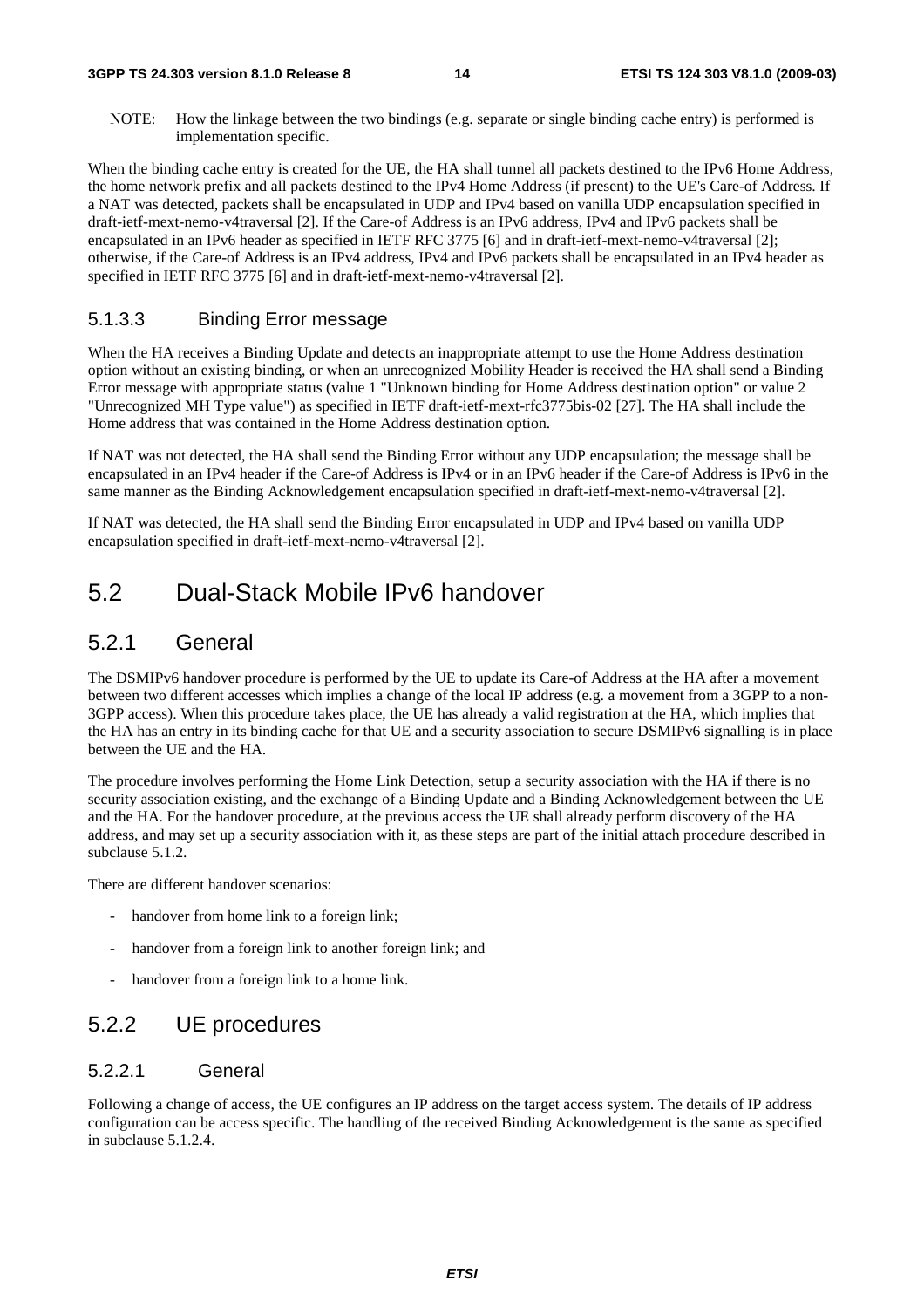### 5.2.2.2 Handover from home link to a foreign link

If the access network supports IPv6, as soon as the UE has received via a Router Advertisement at least an IPv6 prefix which is not present in its Prefix List, the UE shall perform the Home Link detection as specified in subclause 5.1.2.3.

If the UE detects that it is moving from home link to foreign link, and if there is no security association existing with the HA, the UE shall perform the Security association establishment and Home Address assignment procedure with the HA as specified in subclause 5.1.2.2.

Then the UE shall perform the initial binding registration and IPv4 Home Address assignment as specified in subclause 5.1.2.4. If the UE has been assigned also an IPv4 Home Address and wants to update also the binding for it, the UE shall include the IPv4 Home Address option including the assigned IPv4 Home Address in the same Binding Update message.

If the UE does not have an IPv4 Home Address but wants to configure one, the UE shall include the IPv4 Home Address option with the 0.0.0.0 address as specified in subclause 5.1.2.4.

If the access network supports only IPv4, as soon as the UE has configured an IPv4 Care-of Address, the UE shall send a Binding Update tunnelled in UDP as specified in draft-ietf-mext-nemo-v4traversal [2]. The UE shall set F and T flags to "0". The UE shall set the R flag to "1".

Independent of an IPv6 or IPv4 access network the UE shall set the Key Management Capability (K) bit in the Binding Update message.

If the UE receives, as response to an outstanding binding registration, a binding acknowledgment having a status code equal to 135 ("Sequence number out of window") and a sequence number different from the one used in the outstanding binding registration, the UE shall accept the binding acknowledgment and process it as specified in IETF RFC 3775 [6].

### 5.2.2.3 Handover from a foreign link to another foreign link

If the access network supports IPv6, as soon as the UE has received via a Router Advertisement at least an IPv6 prefix which is not present in its Prefix List, the UE shall perform the Home Link detection as specified in subclause 5.1.2.3.

If the UE detects it is not attached to the home link, the UE shall send a Binding Update to the HA including the newly configured IP address as the Care-of Address in the Source IP address of the packet and optionally in the Alternate Care-of Address Option [6]. The UE build the Binding Update message as specified in IETF RFC 3775 [6].

If the UE has been assigned also an IPv4 Home Address and wants to update also the binding for it, the UE shall include the IPv4 Home Address option including the assigned IPv4 Home Address in the same Binding Update message.

If the UE has been assigned also an IPv4 Home Address and wants to release it, the UE shall not include any IPv4 Home Address option in the same Binding Update.

If the UE does not have an IPv4 Home Address but wants to configure one, the UE shall include the IPv4 Home Address option with the 0.0.0.0 address as specified in subclause 5.1.2.4.

If the access network supports only IPv4, as soon as the UE has configured an IPv4 Care-of Address which is different from the previous Care-of Address, the UE shall send a Binding Update tunnelled in UDP as specified in draft-ietfmext-nemo-v4traversal [2]. The UE shall set F and T flags to "0". The UE shall set the R flag to "1".

Independent of an IPv6 or IPv4 access network the UE shall set the Key Management Capability (K) bit in the Binding Update message.

### 5.2.2.4 Handover from a foreign link to a home link

If the access network supports IPv6, as soon as the UE has received via a Router Advertisement message at least an IPv6 prefix which is not present in its Prefix List, the UE shall perform the Home Link detection as specified in subclause 5.1.2.3 to detect if the UE is attaching to the home link. If the UE detects it is attached to the home link and there is a valid DSMIPv6 Binding Update list entry at the UE, the UE shall send a Binding Update with the Lifetime field set to "0" in order to remove the binding at the HA, as specified in IETF RFC 3775 [6]. If an IPv4 home address was assigned to the UE, as an optimization the UE may not include the IPv4 home address option as the binding for the IPv4 home address will be removed by the HA. Independent of an IPv6 or IPv4 access network the UE shall set the Key Management Capability (K) bit in the de-registration Binding Update message. The UE may preserve the IKEv2 session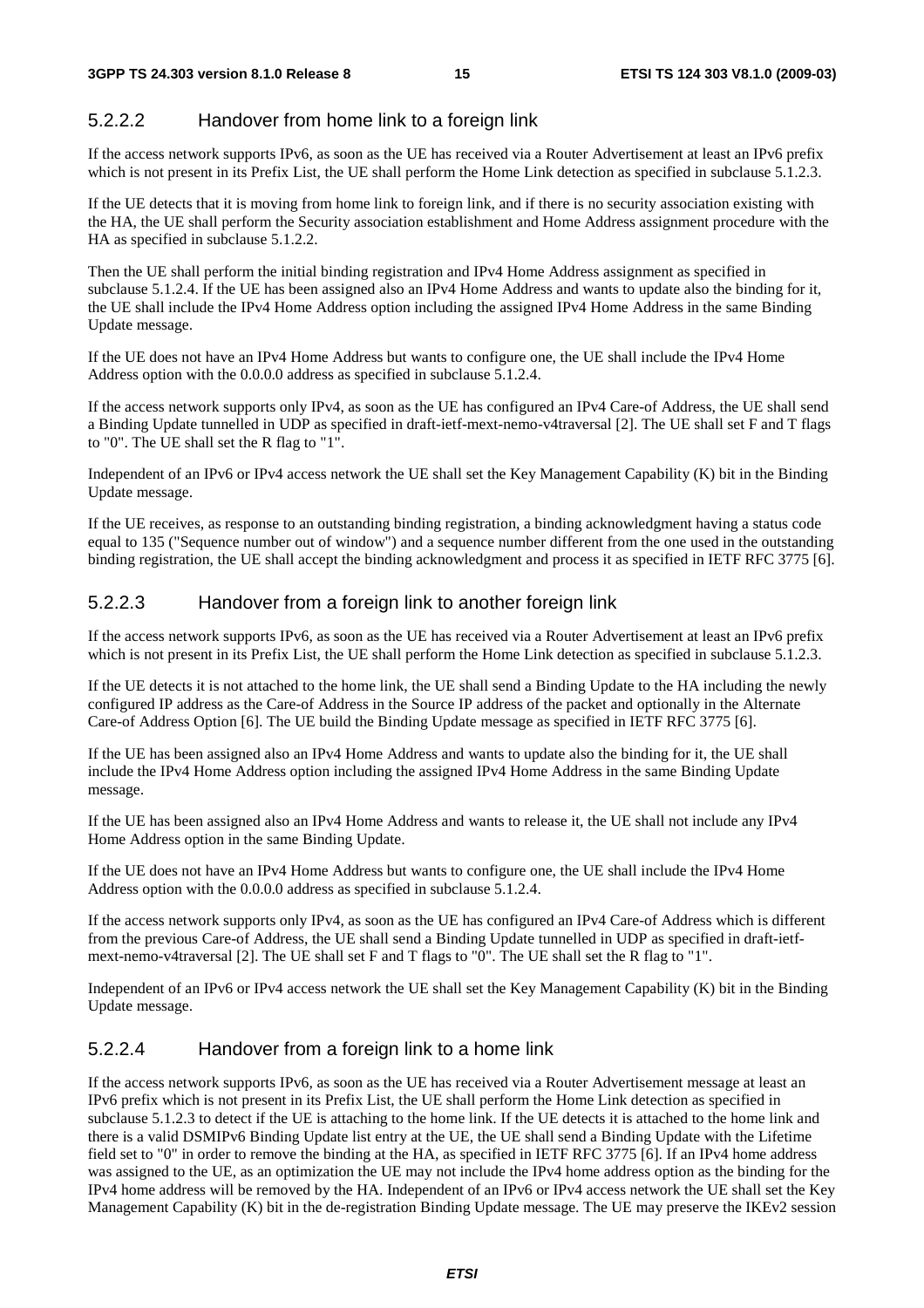#### **3GPP TS 24.303 version 8.1.0 Release 8 16 ETSI TS 124 303 V8.1.0 (2009-03)**

in order to avoid re-establishing the session when the next handover occurs. If there is not a safe assumption that the UE will remain in the home link (e.g. switching off the non-3GPP radio interface in case of a dual radio terminal), the UE should preserve the IKEv2 session.

### 5.2.3 HA procedures

### 5.2.3.1 Handover from home link to a foreign link

In case of UE handover from home link to foreign link, the HA shall support the initial registrstion procedure as specified in subclause 5.1.3.

The error codes used in the Binding Acknowledgement are the same as specified in subclause 5.1.3.2.

#### 5.2.3.2 Handover from a foreign link to another foreign link

When the HA receives a Binding Update from the UE, the HA shall validate it as described in IETF RFC 3775 [6] and in draft-ietf-mext-nemo-v4traversal [2]. If the validation is successful, the HA shall update the binding cache entry related to the Home Address included in the Binding Update.

If the Binding Update is an IPv6 packet, if the Alternate Care-of Address is present, the HA shall verify the correctness of Alternate Care-of Address Option as specified in draft-arrkko-mext-rfc3775-altcoa-check [22]. If the option is valid, the HA shall update the binding cache entry with the Care-of Address in the Source Address of the IPv6 header.

If the Binding Update outer header is an IPv4 header and the IPv4 Care-of Address in the IPv4 Care-of Address option is the same as the IPv4 address in the Source Address in the outer IPv4 header, the HA shall update the binding cache entry with the Care-of Address in the IPv4 Care-of Address option and shall send a Binding Acknowledgment encapsulated in IPv4 as specified in draft-ietf-mip6-nemo-v4traversal [2].

If in the received Binding Update the IPv4 Care-of Address in the IPv4 Care-of Address option is not the same as the IPv4 address in the Source Address in the outer IPv4 header then a NAT was in the path. This information shall be included in the Binding Acknowledgement within a NAT Detection option with the F bit set. The Binding Acknowledgment shall be encapsulated in UDP and the binding cache updated as specified in draft-ietf-mext-nemov4traversal [2].

If the Binding Update contains an IPv4 Home Address option with an IPv4 Home Address previously assigned, the HA shall update also the binding cache entry related to the IPv4 Home Address to the UE. If the Binding Update contains no IPv4 Home Address option, the HA shall remove the binding cache entry related to the IPv4 Home Address of the UE if present. In any case, the Binding Acknowledgement shall always contain the IPv6 Home Address of the UE in the routing header.

If the Binding Update contains an IPv4 Home Address option with the 0.0.0.0 IPv4 address, the HA shall assign an IPv4 Home Address to the UE, including an IPv4 Address Acknowledgement option in the Binding Acknowledgement message. In any case, the Binding Acknowledgement shall always contain the IPv6 Home Address of the UE in the routing header.

The error codes used in the Binding Acknowledgement are the same as specified in subclause 5.1.3.2.

If the Key Management Mobility Capability (K) bit is set in the Binding Update and the HA supports the feature, the HA updates its IKEv2 security associations to include the UE"s Care-of Address as the peer address and the Binding Acknowledgement is returned with the K bit set.

The HA shall set the R bit to "1" in the Binding Acknowledgement.

### 5.2.3.3 Handover from a foreign link to a home link

When a UE hands over from a foreign link to its home link, a network based mobility protocol (PMIPv6 or GTP) in the home link creates a binding cache entry for the UE. The DSMIPv6 binding cache entry that was created by the UE on the foreign link shall not be overwritten. The downlink UE packets shall be processed by the HA based on the DSMIPv6 binding cache entry before the DSMIPv6 binding cache entry is removed.

The DSMIPv6 binding cache entry shall be removed when a Binding Update with lifetime field set to "0" is received by the HA from the UE. The HA shall process the message as per I-D draft-ietf-mext-nemo-v4traversal [2] and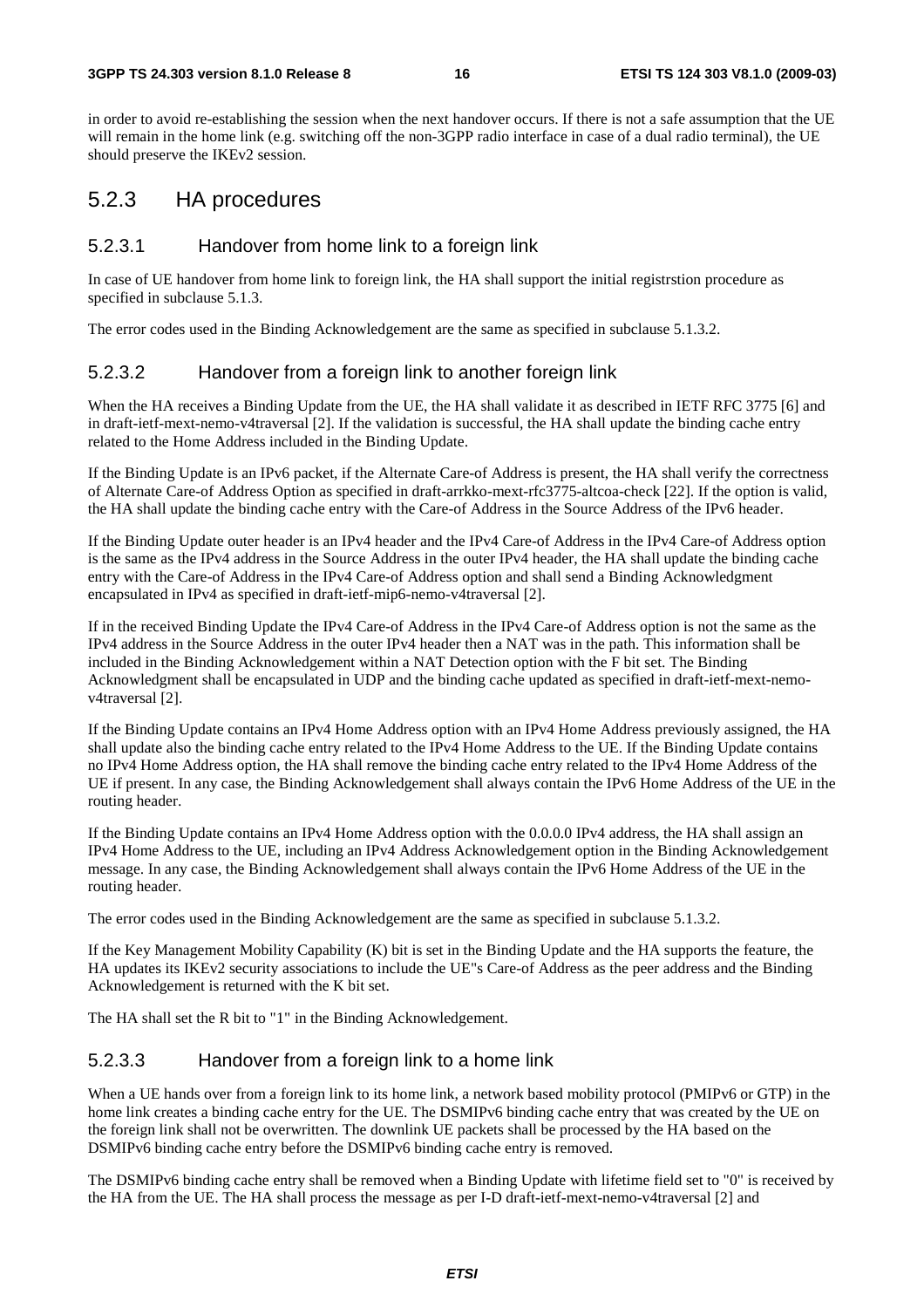IETF RFC 3775 [6], removing the associated binding cache entry and sending the Binding Acknowledge message with the Status field set to "0" (Binding Update accepted). If an IPv4 home address was assigned to the UE, the HA shall also remove the binding for the IPv4 home address tied to the IPv6 home address included in the Binding Update.

If the HA decides to remove the DSMIPv6 binding cache entry of the UE, prior to receiving a binding update with lifetime set to "0" from the UE , the HA shall send a Binding Revocation Indication message as specified in subclause 5.4.3.1.

NOTE: As described above, if the HA receives a Binding Update with Lifetime field set to "0", the HA removes the associated binding cache entry, but additionally the HA can store some data of the binding cache entry for a certain time in order to allow the HA to identify a delayed Binding Update registration message arriving at the HA after the Binding Update de-registration.

### 5.3 Dual Stack Mobile IPv6 Re-Registration

### 5.3.1 General

The DSMIPv6 Re-Registration procedure can occur at any time when the UE is already registered at the HA. The procedure is initiated by the UE when it wishes to extend the lifetime of an existing registration, e.g. in case the lifetime is expiring. The procedure can also be initiated by the UE when it wishes to request an IPv4 home address or to release the IPv4 binding while maintaining the IPv6 binding. The procedure may also be initiated by the UE as a mechanism to refresh the NAT bindings in order to be reachable from the HA.

NOTE: The usage of BU messages for keepalive purposes can have impacts to the battery life of the UE. The UE can be configured to rate limiting or avoid NAT keepalive as specified in draft-ietf-mext-nemov4traversal [2].

### 5.3.2 UE procedures

As specified in IETF RFC 3775 [6], if the UE wants to extend the validity of an existing binding at the HA, the UE shall send a new Binding Update to the HA before the expiration of the lifetime indicated in the received Binding Acknowledgement, even if it is not changing its primary Care-of Address. This Binding Update is usually referred as periodic Binding Update.

The UE shall follow the rules described in IETF RC 3775 [6], draft-ietf-mext-nemo-v4traversal [2] and in subclause 5.1.2.4 to send a periodic Binding Update and handle the associated Binding Acknowledgement. As the UE has not performed any handover, the UE shall confirm the already registered Care of Address and shall indicate the desired lifetime value. In a periodic Binding Update the UE may request an IPv4 Home Address.

If a NAT was detected and the UE is not exchanging data traffic, the UE may send a re-registration Binding Update in order to refresh the NAT binding. The Binding Update shall be sent with the interval contained in the Refresh Time field of the NAT detection option received when the NAT was detected. If the Refresh Time field was set to all 1s, the UE shall use the Binding Acknowledge lifetime as reference interval to send NAT keepalives Binding Updates.

The UE may also send a re-registration Binding Update with the purpose of requesting an IPv4 Home Address.

The UE may also send a re-registration Binding Update for the purpose of releasing the IPv4 Home Address previoulsy assigned. For this purpose, the UE shall follow the rules described in draft-ietf-mext-nemo-v4traversal [2] sending a reregistration Binding Update containing no IPv4 Home Address option.

### 5.3.3 HA procedures

When the HA receives a periodic Binding Update message from the UE, it shall validate it as described in IETF RFC 3775 [6], draft-ietf-mext-nemo-v4traversal [2] and in subclause 5.1.3.2.

In processing a periodic Binding Update the HA shall follow the rules described in subclause 5.1.3.2. In addition if the Binding Update does not include the IPv4 home address option the HA shall remove any associated IPv4 binding cache entry and continue to maintain the IPv6 binding.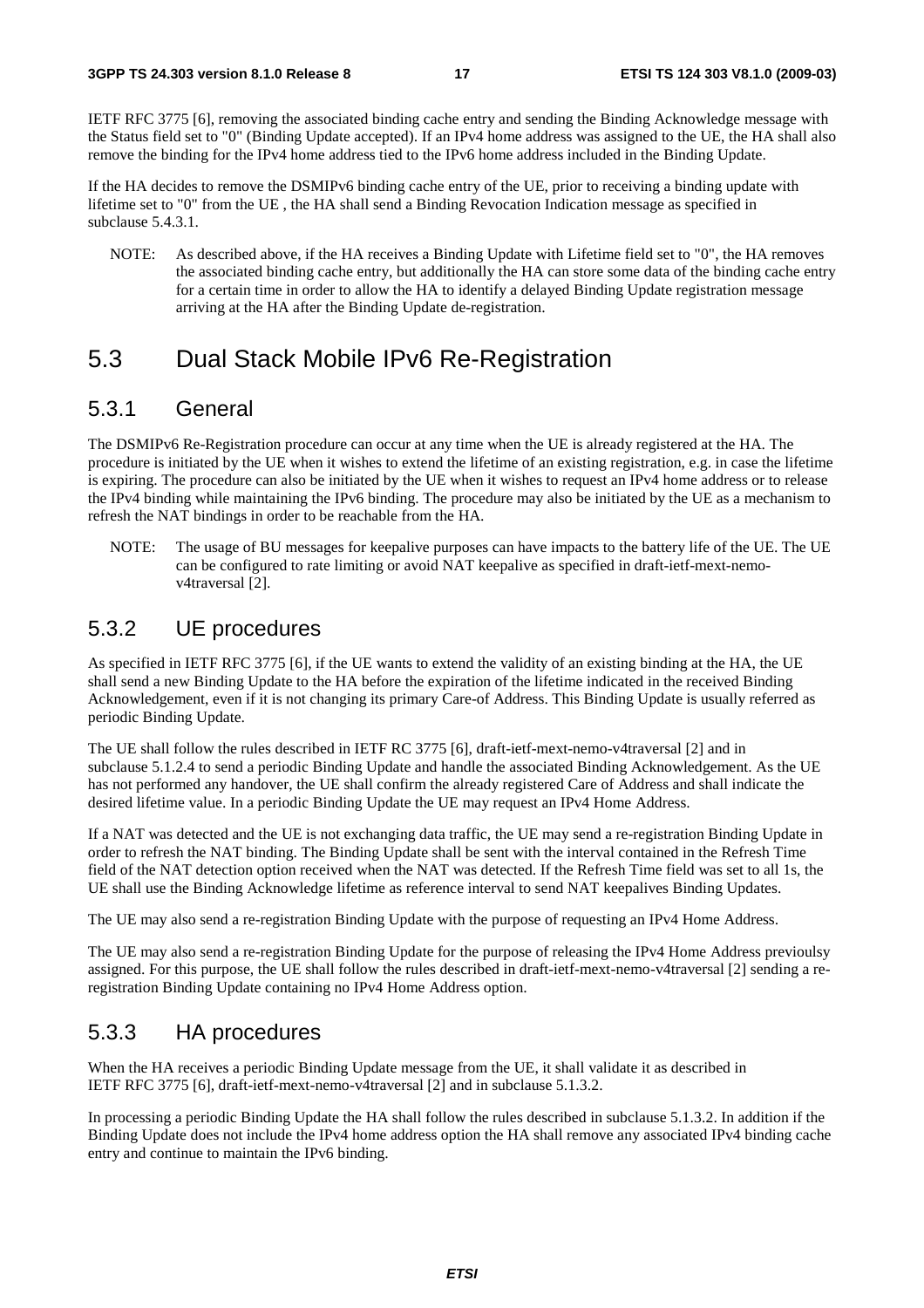#### **3GPP TS 24.303 version 8.1.0 Release 8 18 ETSI TS 124 303 V8.1.0 (2009-03)**

If the HA accepts the Binding Update message, it shall update the lifetime and sequence number of the existing entry in its binding cache for the Home Address. The Care-of Address is not updated as the periodic Binding Update is not used to update the Care-of Address.

### 5.4 Dual-Stack Mobile IPv6 detach

### 5.4.1 General

The DSMIPv6 detach is performed by the UE to close the DSMIPv6 session and the respective IKEv2 session or by the network to inform the UE that it does not have access to a specific PDN through DSMIPv6 any longer. After the DSMIPv6 detach procedure, the UE still has IP connectivity provided by the access network.

There are two explicit detach procedures:

- UE-initiated detach procedure: in this case the UE performs a DSMIPv6 de-registration with the HA and closes the IKEv2 session.
- HA-initiated detach procedure: in this case the HA informs the UE that the DSMIPv6 binding is no more valid. The UE shall then perform the network-initiated detach procedure.

### 5.4.2 UE procedures

### 5.4.2.1 Network-initiated detach

Upon receiving a Binding Revocation Indication (BRI) message according to draft-ietf-mext-binding-revocation [19] from the HA, the UE first shall perform the required validity checks on the BRI according to draft-ietf-mext-bindingrevocation [19].

If the A (Acknowledge) flag is set in the BRI message, the UE shall send a Binding Revocation Acknowledgement (BRA) as specified in draft-ietf-mext-binding-revocation [19]. In this message the UE shall set the status field to "Success" to reflect that it has received the BRI message. The BRA message may be tunnelled in UDP or IPv4 as specified in subclause 5.1.2.4 for Binding Update messages.

The UE then shall remove the entry identified in the BRI as deregistered from its binding update list and shall use the procedures defined in IETF RFC 4306 [14] to remove the IPsec security associations associated with the DSMIPv6 registration as described in subclause 5.4.2.2.

### 5.4.2.2 UE-initiated detach

To detach from a specific PDN to which it is connected through a DSMIPv6 session, the UE shall send a Binding Update with the Lifetime field set to 0 as specified in IETF RFC 3775 [6].

The UE shall use the procedures defined in the IKEv2 protocol in IETF RFC 4306 [14] to remove the IPsec security associations associated with the DSMIPv6 registration. The UE shall close the security associations associated with the DSMIPv6 registration and instruct the HA to do the same by sending the INFORMATIONAL request message including a DELETE payload. The Protocol ID in the DELETE payload shall be set to "1" (IKE) to indicate that all IPsec ESP security associations that were negotiated within the IKEv2 exchange shall be deleted.

### 5.4.3 HA procedures

### 5.4.3.1 Network-initiated detach

As soon as it receives a trigger for network-initiated detach procedure (3GPP TS 29.273 [20]) the HA shall send a Binding Revocation Indication (BRI) message according to draft-ietf-mext-binding-revocation [19] to the UE. The message shall contain the Home Address, corresponding to the PDN connection which shall be removed. The HA shall set the A bit to 1 (Request a Binding Revocation Acknowledgement to be returned), the P (Proxy Binding) bit to 0 (Not Proxy MIPv6 binding) and G bit (Global) to 0 (only the PDN Connection specified by the HoA is removed). The revocation trigger value shall be set to 1 (Unspecified). The HA shall include the UE home address in the Type 2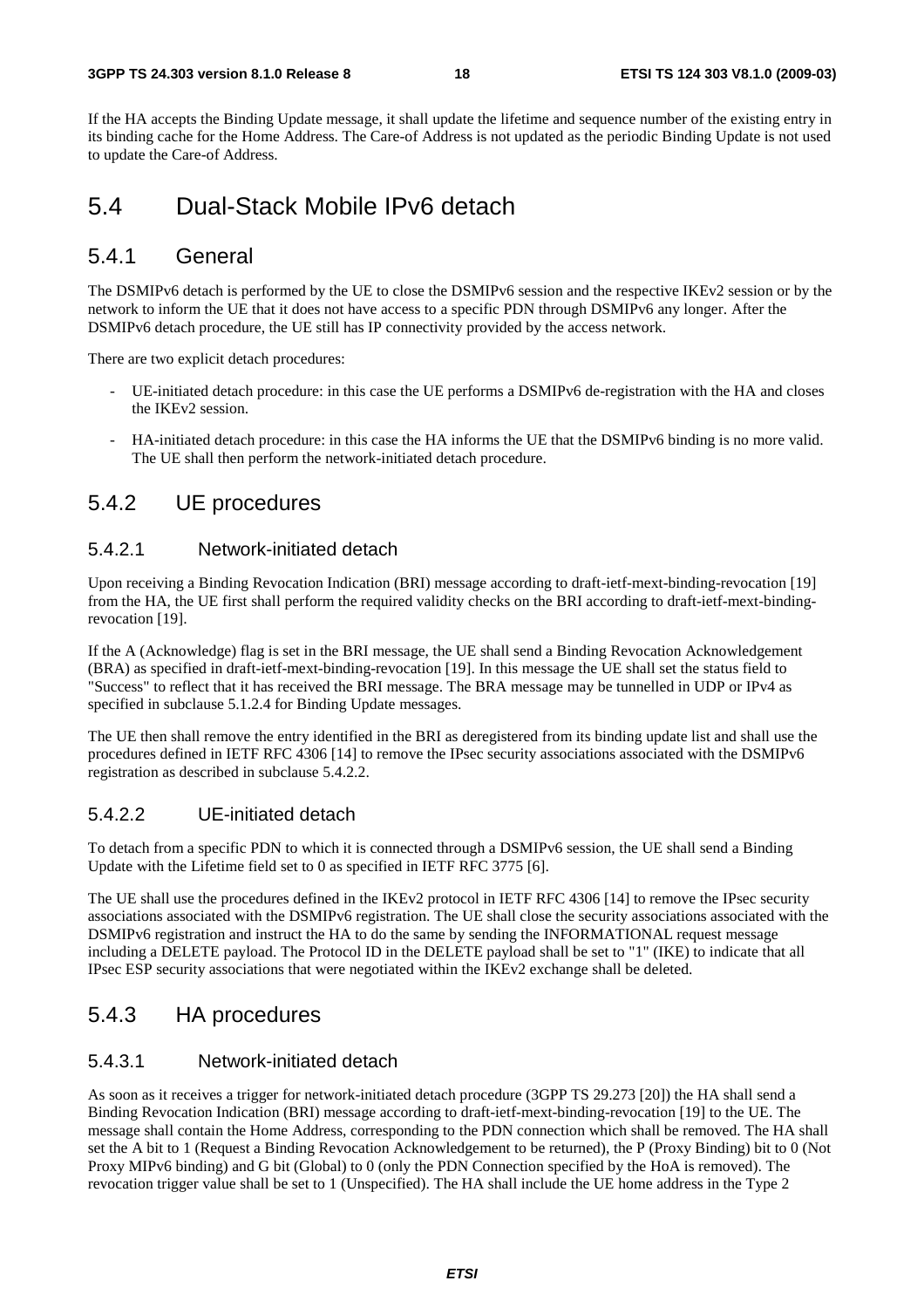#### **3GPP TS 24.303 version 8.1.0 Release 8 19 ETSI TS 124 303 V8.1.0 (2009-03)**

routing header as per draft-ietf-mext-binding-revocation [19] and shall not include any mobility option. The BRI message may be tunnelled in UDP or IPv4 as specified in subclause 5.1.3.2 for Binding Acknowledgement messages.

The HA shall follow procedures according to draft-ietf-mext-binding-revocation [19] to await the receipt of a Binding Revocation Acknowledgment (BRA) message from the UE. These procedures are based on the timer MINDelayBRIs defined in draft-ietf-mext-binding-revocation [19]. The HA shall not remove the entry from its binding cache before receiving the BRA.

If the HA receives a Binding Update with Lifetime set to 0 after initiating the network-initiated detach procedure, the HA should treat the BU as acknowledgement to the BRI for the purposes of completing the revocation procedures that are defined in draft-ietf-mext-binding-revocation [19]; in this case, the HA shall remove the respective entry in its binding cache, deleting the timer MINDelayBRIs and respond with a Binding Acknowledgement according to draftietf-mext-nemo-v4traversal [2] and IETF RFC 3775 [6].

### 5.4.3.2 UE-initiated detach

When the HA receives a Binding Update with the Lifetime field set to 0, it shall delete any existing entry for the Home Address included in the Binding Update. Then the HA shall send a Binding Acknowledgement as specified in draft-ietfmext-nemo-v4traversal [2] and IETF RFC 3775 [6].

On receipt of the INFORMATIONAL request message including a DELETE payload indicating that the UE is deleting the IPsec security associations associated with the DSMIPv6 registration, the HA shall close the IKE security association, and all IPsec ESP security associations that were negotiated within it towards the UE.

### 5.5 Home Agent reallocation procedure

### 5.5.1 General

The HA reallocation procedure can occur during a DSMIPv6 initial attach procedure or a DSMIPv6 handover procedure.

### 5.5.2 UE procedures

When the UE receives a HA Switch message containing a HA address in the HA address field different from the initially discovered HA address, it shall validate it based on the rules specified in IETF RFC 3775 [6] and in IETF RFC 5142 [16]. If the packet is dropped due to the above tests, the UE shall follow the processing rules of IETF RFC 3775 [6].

Following the successful validation the UE shall send a Binding Update message with lifetime field set to zero to the initially discovered HA and shall stop using the HA for services. The UE shall immediately start the initial attach procedure with the HA provided by the network in the HA Switch message as specified in the subclause 5.1.

### 5.5.3 HA procedures

If during the DSMIPv6 security association establishment procedure defined in subclause 5.1 the HA receives from the 3GPP AAA Server a reallocation indication for the UE and the address of a target HA as specified in 3GPP TS 29.273 [20], the HA shall wait for the mobility binding to be established before sending the HA Switch message. The HA shall wait for the Binding Update from the UE and shall reply with a Binding Acknowledgment to the UE. Immediately afterward it shall send a HA Switch message to the UE. The Message Data field in the Mobility Header shall follow the format as per IETF RFC 5142[16] and shall include the target HA address to which the UE is to be reallocated. The HA shall not include the Binding Refresh Advice mobility option in the Mobility options field. The HA shall then send a Binding Acknowledgement to the UE when it receives the de-registration Binding Update from the UE.

The HA Switch message may be tunnelled in UDP or IPv4 as specified in subclause 5.1.3.2 for Binding Acknowledgment messages.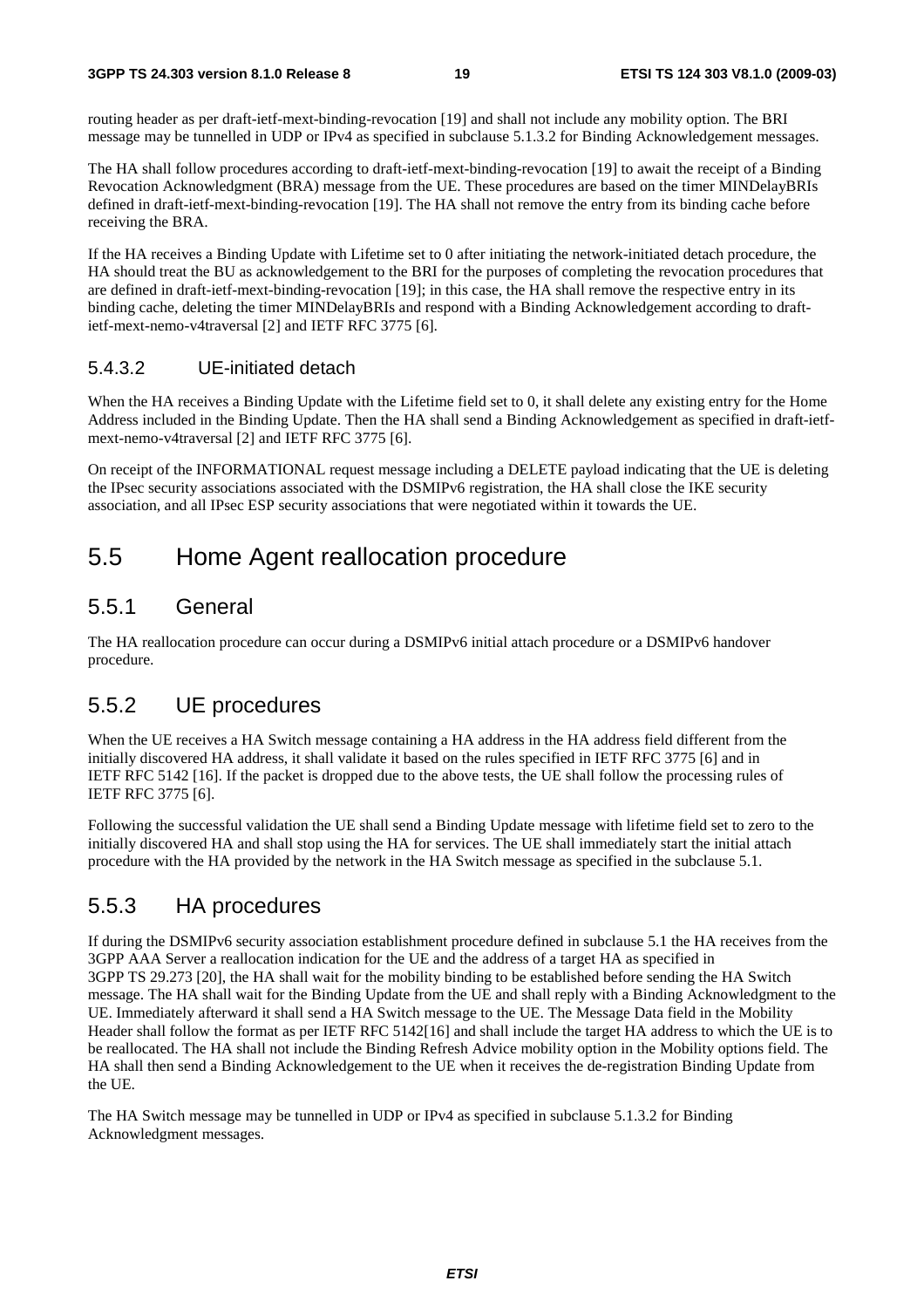## Annex A (normative): Message Details

## A.1 General

Only the message fields and the mobility options used in the DSMIPv6 procedures defined in this TS are present in this annex. Unspecified message fields and mobility options are not used by this specification.

The IP header, the home address destination option, and type 2 routing header option of the DSMIPv6 signalling messages are not included in this annex. They shall be set in the message as defined in the IETF RFC 3775 [6], draftietf-mext-nemo-v4traversal [2] and draft-ietf-mext-binding-revocation [19].

## A.2 Initial Binding Registration

## A.2.1 Binding Update

The fields of a BU message for the DSMIPv6 Initial Binding Registration procedure are depicted in Table A.2.1-1.

The Mobility Options in a BU message for the DSMIPv6 Initial Binding Registration procedure are depicted in Table A.2.1-2.

| <b>Fields</b>                | <b>Fields Description</b>                                | <b>Reference</b>          |
|------------------------------|----------------------------------------------------------|---------------------------|
| Sequence Number              | Set to a monotonically increasing value.                 | <b>IETF RFC 3775 [6]</b>  |
| <b>Lifetime</b>              | Set to the requested number of time in units of 4        | <b>IETF RFC 3775 [6]</b>  |
|                              | seconds the binding shall remain valid.                  |                           |
| Home Registration (H)        | Set to "1" to indicate receiving node should act as this | IETF RFC 3775 [6]         |
|                              | node"s HA                                                |                           |
| Link-local Address           | The Link-Local Address Compatibility (L) bit is set      | <b>IETF RFC 3775 [6]</b>  |
| Compatibility (L)            | when the home address reported by the mobile node        |                           |
|                              | has the same interface identifier as the mobile node's   |                           |
|                              | link-local address.                                      |                           |
| Key Management Mobility      | Set to "1" to indicate IKEv2 SA ability to survive       | <b>IETF RFC 3775 [6]</b>  |
| Capability (K)               | mobility                                                 |                           |
| Acknowledge (A)              | Set to "1" to request an acknowledgement message.        | <b>IETF RFC 3775 [6]</b>  |
| Force UDP encapsulation      | Set to "0" to indicate no forced UDP encapsulation       | draft-ietf-mext-nemo-     |
| request (F) Flag             |                                                          | v4traversal [2]           |
| TLV- format request (T) Flag | Set to "0" to indicate TLV format is not requested.      | draft-ietf-mext-nemo-     |
|                              |                                                          | v4traversal [2]           |
| Mobile Router Flag (R)       | Set to "1" to indicate home network prefix preservation  | <b>IETF RFC 3963 [29]</b> |
|                              | for the UE.                                              |                           |

#### **Table A.2.1-1: Fields of a BU message for the DSMIPv6 Initial Binding Registration procedure**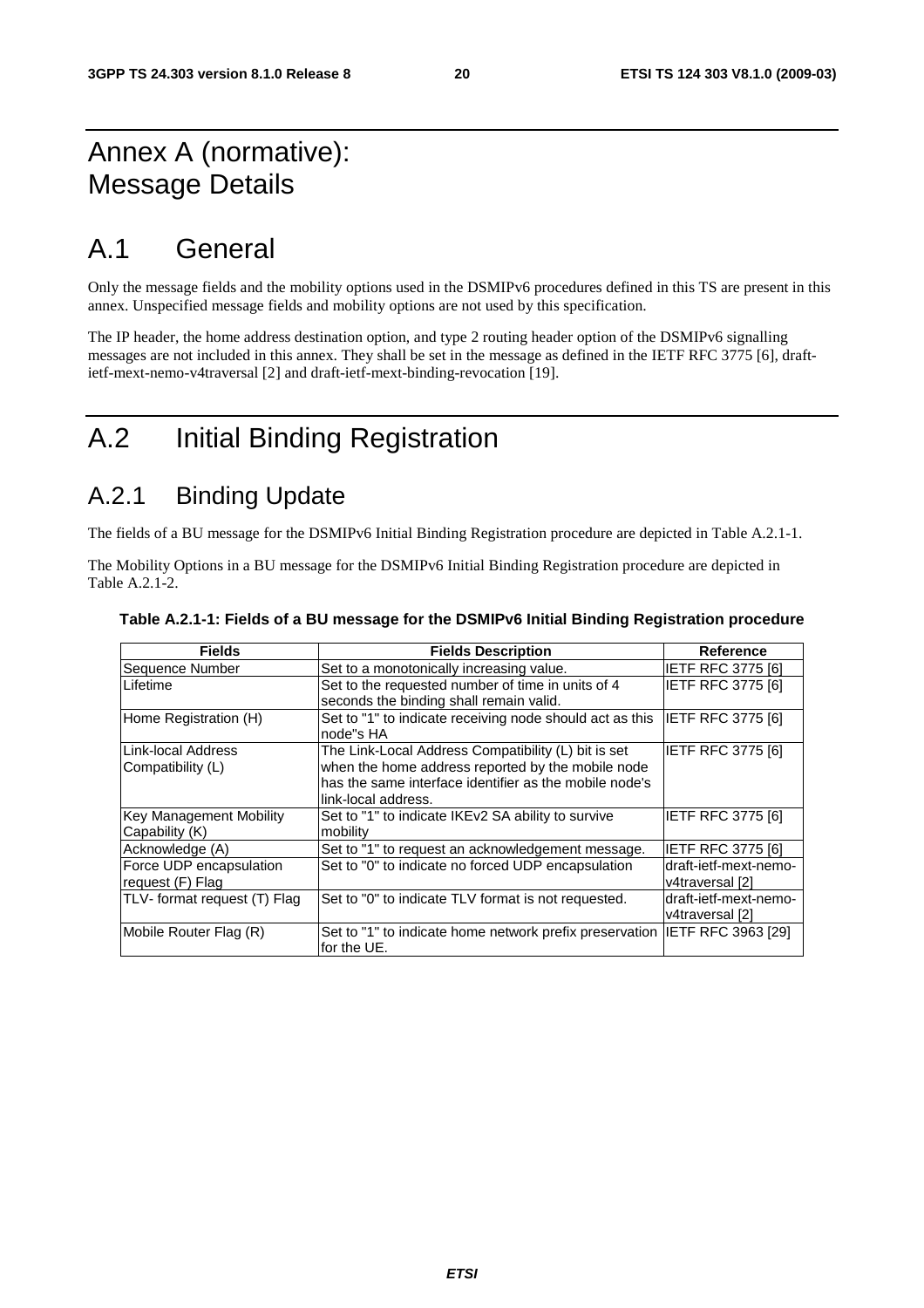| <b>Mobility Option</b>             | Cat. | <b>Mobility Option Description</b>                                                                                                                                  | <b>Reference</b>                           |
|------------------------------------|------|---------------------------------------------------------------------------------------------------------------------------------------------------------------------|--------------------------------------------|
|                                    |      |                                                                                                                                                                     |                                            |
| <b>IPv4 Home Address</b><br>option | O    | Set to the value "0.0.0.0" to request allocation for the<br>UE. The "P" flag is set to '0'.<br>The Prefix Length is set to the requested prefix length<br>lof '32'. | draft-ietf-mext-nemo-<br>v4traversal [2]   |
| <b>IPv 4 Care-of Address</b>       | C    | Set to the IPv4 Care-of address when in an IPv4<br>Access Network.                                                                                                  | ldraft-ietf-mext-nemo-<br>lv4traversal [2] |
| Alternate Care-of<br>Address       | O    | May be used (in addition to the Source address of the<br>IPv6 packet) to carry the IPv6 care-of address when in<br>lan IPv6 access network.                         | <b>IETF RFC 3775 [6]</b>                   |

**Table A.2.1-2: Mobility Options in a BU message for the DSMIPv6 Initial Binding Registration procedure** 

## A.2.2 Binding Acknowledgement

The fields of a BA message for the DSMIPv6 Initial Binding Registration procedure are depicted in Table A.2.2-1.

The Mobility Options in a BA message for the DSMIPv6 Initial Binding Registration procedure are depicted in Table A.2.2-2.

**Table A.2.2-1: Fields of a BA message for the DSMIPv6 Initial Binding Registration procedure** 

| <b>Fields</b>                             | <b>Fields Description</b>                                                                                                    | <b>Reference</b>                         |
|-------------------------------------------|------------------------------------------------------------------------------------------------------------------------------|------------------------------------------|
| <b>Status</b>                             | Set to indicate the result.                                                                                                  | <b>IETF RFC 3775 [6]</b>                 |
| Key Management Mobility<br>Capability (K) | Set as per HA ability to support the feature of updating IETF RFC 3775 [6],<br>the IKE SA based on Binding Update processing | draft-ietf-mext-nemo-<br>v4traversal [2] |
| TLV Tunnel Format (T)                     | Set to "0"                                                                                                                   | draft-ietf-mext-nemo-<br>v4traversal [2] |
| Mobile Router Flag (R)                    | Set to "1"                                                                                                                   | <b>IETF RFC 3963 [29]</b>                |
| Sequence Number                           | Set to the value received in the corresponding Binding<br>Update.                                                            | IETF RFC 3775 [6]                        |
| Lifetime                                  | Set to the granted number of time units of 4 seconds<br>the binding shall remain valid.                                      | IETF RFC 3775 [6]                        |

#### **Table A.2.2-2: Mobility Options in a BA message for the DSMIPv6 Initial Binding Registration procedure**

| <b>Mobility Option</b>                               | Cat. | <b>Mobility Option Description</b>                                                                                                                                                                                                  | Reference                                |
|------------------------------------------------------|------|-------------------------------------------------------------------------------------------------------------------------------------------------------------------------------------------------------------------------------------|------------------------------------------|
| <b>IPv4 Home Address</b><br>Acknowledgment<br>option | C    | If IPv4 Home Address option is present in the<br>corresponding BU, IPv4 Home Address is set to the<br>IPv4 Home Address allocated for the UE. The<br>supporting Status field is set accordingly. Pref-len field<br>lis set to "32". | draft-ietf-mext-nemo-<br>v4traversal [2] |
| NAT Detection Option                                 | C.   | When present the option contains the F Flag which<br>indicates to the UE that UDP encapsulation is required. v4traversal [2]<br>Option contains an optionally Refresh Time for the UE<br>to refresh the NAT binding.                | draft-ietf-mext-nemo-                    |
| <b>Binding Refresh</b><br>Advice                     | O    | Contains a Refresh Interval in units of 4 seconds<br>indicating the remaining time until the UE should send<br>a new home registration to the HA.                                                                                   | <b>IETF RFC 3775 [6]</b>                 |

## A.2.3 Binding Error

The fields of a BE message for the DSMIPv6 Initial Binding Registration procedure are depicted in Table A.2.3-1.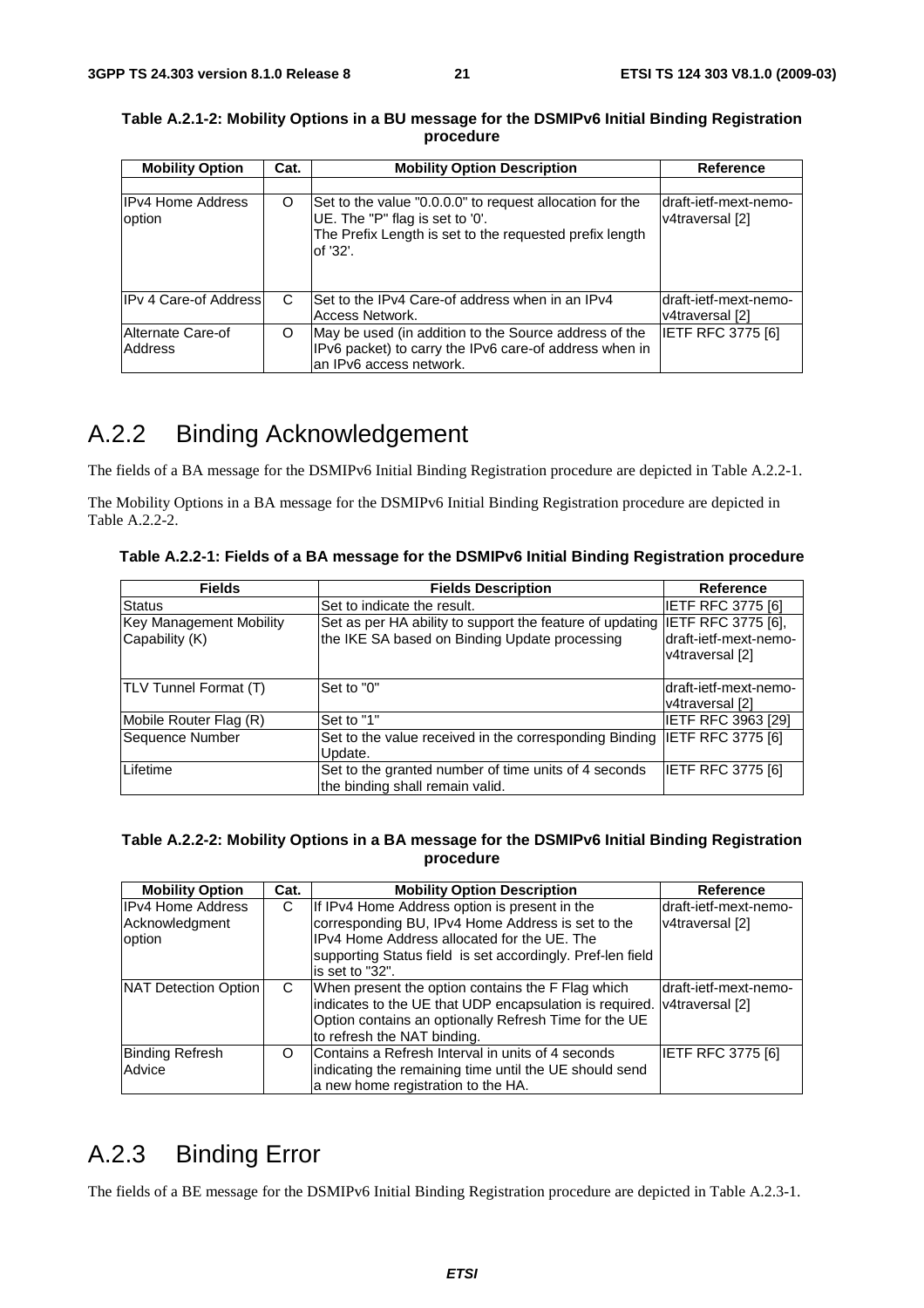**Table A.2.3-1: Fields of a BE message for the DSMIPv6 Initial Binding Registration procedure** 

| <b>Fields</b> | <b>Fields Description</b>                                                      | Reference                |
|---------------|--------------------------------------------------------------------------------|--------------------------|
| Status        | Set to indicate the result.                                                    | <b>IETF RFC 3775 [6]</b> |
| Home Address  | IThe home address that was contained in the Home<br>Address destination option | <b>IETF RFC 3775 [6]</b> |

## A.3 Re-Registration

## A.3.1 Binding Update

The fields of a BU message for the DSMIPv6 Re-Registration procedure are depicted in Table A.3.1-1.

The Mobility Options in a PBU message for the DSMIPv6 Re-Registration procedure are depicted in Table A.3.1-2.

| <b>Fields</b>                                     | <b>Fields Description</b>                                                                                                                                                                 | <b>Reference</b>                         |
|---------------------------------------------------|-------------------------------------------------------------------------------------------------------------------------------------------------------------------------------------------|------------------------------------------|
| Sequence Number                                   | Set to a monotonically increasing value.                                                                                                                                                  | <b>IETF RFC 3775 [6]</b>                 |
| Lifetime                                          | Set to the requested number of time units the binding<br>shall remain valid.                                                                                                              | <b>IETF RFC 3775 [6]</b>                 |
| Home Registration (H)                             | Set to "1" to indicate receiving node should act as this IETF RFC 3775 [6]<br>node"s HA                                                                                                   |                                          |
| Link-local Address<br>Compatibility (L)           | The Link-Local Address Compatibility (L) bit is set<br>when the home address reported by the mobile node<br>has the same interface identifier as the mobile node's<br>link-local address. | <b>IETF RFC 3775 [6]</b>                 |
| <b>Key Management Mobility</b><br> Capability (K) | Set to "1" to indicate IKEv2 SA ability to survive<br>mobility                                                                                                                            | <b>IETF RFC 3775 [6]</b>                 |
| Acknowledge (A)                                   | Set to "1" to request an acknowledgement message.                                                                                                                                         | <b>IETF RFC 3775 [6]</b>                 |
| Force UDP encapsulation<br>request (F) Flag       | Set to "0" to indicate no forced UDP encapsulation                                                                                                                                        | draft-ietf-mext-nemo-<br>v4traversal [2] |
| TLV- format request (T) Flag                      | Set to "0" to indicate TLV format is not requested.                                                                                                                                       | draft-ietf-mext-nemo-<br>v4traversal [2] |
| Mobile Router Flag (R)                            | Set to "1" to indicate home network prefix preservation<br>for the UE.                                                                                                                    | IETF RFC 3963 [29]                       |

#### **Table A.3.1-2: Mobility Options in a BU message for the DSMIPv6 Re-Registration procedure**

| <b>Mobility Option</b>              | Cat. | <b>Mobility Option Description</b>                                                                                                                                                                                         | <b>Reference</b>                         |
|-------------------------------------|------|----------------------------------------------------------------------------------------------------------------------------------------------------------------------------------------------------------------------------|------------------------------------------|
| <b>IPv4 Home Address</b><br>option  | C    | If the UE has previously registered IPv4 home address<br>and wants to keep it, it is included in the option. The "P" v4traversal [2]<br>flag is not set. The Prefix Length is set to the requested<br>prefix length of 32. | draft-ietf-mext-nemo-                    |
|                                     |      | If the UE has previously registered IPv4 home address<br>and wants to release it, it is not included in the BU.                                                                                                            |                                          |
|                                     |      | If the UE has no IPv4 Home address it may set the<br>value "0.0.0.0" to request allocation for the UE. In this<br>case the "P" flag is set to "0".<br>The Prefix Length is set to the requested prefix length<br>of 32.    |                                          |
| <b>IIPv 4 Care-of Address</b>       | C    | Set to the IPv4 Care-of address (same value as was<br>set in the Initial BU) when in an IPv4 Access Network                                                                                                                | draft-ietf-mext-nemo-<br>v4traversal [2] |
| Alternate Care-of<br><b>Address</b> | O    | May be used (in addition to the Source address of the<br>IPv6 packet) to carry the IPv6 care-of address when in<br>an IPv6 access network.                                                                                 | <b>IETF RFC 3775 [6]</b>                 |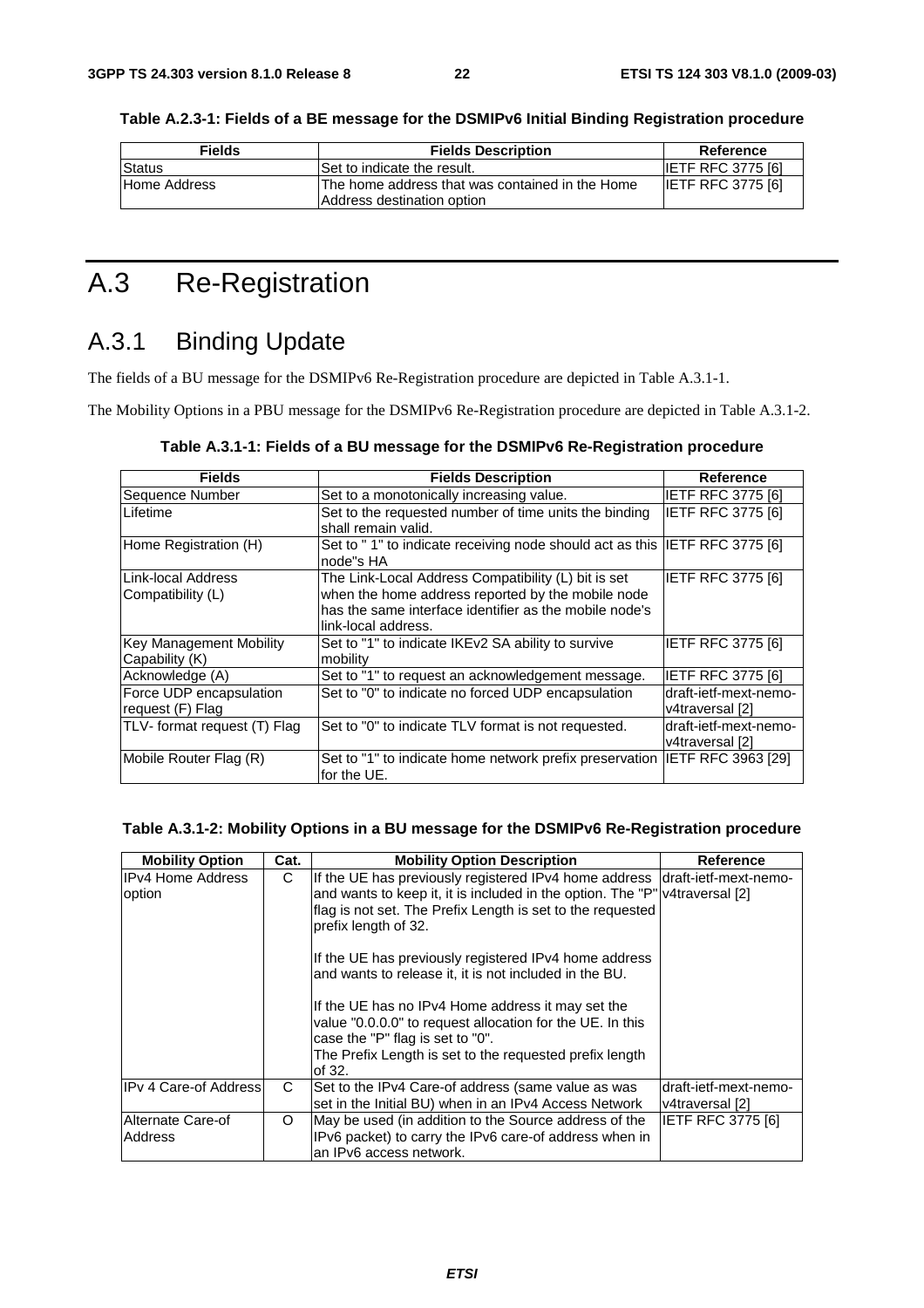## A.3.2 Binding Acknowledgement

The fields of a BA message for the DSMIPv6 Re-Registration procedure are depicted in Table A.3.2-1.

The Mobility Options in a BA message for the DSMIPv6 Re-Registration procedure are depicted in Table A.3.2-2.

**Table A.3.2-1: Fields of a BA message for the DSMIPv6 Re-Registration procedure** 

| <b>Fields</b>                                    | <b>Fields Description</b>                                                                                                                                          | Reference                                                      |
|--------------------------------------------------|--------------------------------------------------------------------------------------------------------------------------------------------------------------------|----------------------------------------------------------------|
| Status                                           | Set to indicate the result.                                                                                                                                        | <b>IETF RFC 3775 [6]</b>                                       |
| <b>Key Management Mobility</b><br>Capability (K) | Set as per HA ability to support the feature of updating<br>the IKE SA based on Binding Update processing                                                          | IETF RFC 3775 [6],<br>draft-ietf-mext-nemo-<br>v4traversal [2] |
| <b>TLV Tunnel Format (T)</b>                     | Set to "0"                                                                                                                                                         | draft-ietf-mext-nemo-<br>v4traversal [2]                       |
| Mobile Router Flag (R)                           | Set to "1"                                                                                                                                                         | <b>IETF RFC 3963 [29]</b>                                      |
| Sequence Number                                  | Set to the value received in the corresponding Binding<br>Update or the last accepted sequence number in the<br>case of Status 135 ("Sequence Number out of window | <b>IETF RFC 3775 [6]</b>                                       |
| Lifetime                                         | Set to the granted number of time units of 4 seconds<br>the binding shall remain valid.                                                                            | IETF RFC 3775 [6]                                              |

### **Table A.3.2-2: Mobility Options in a BA message for the DSMIPv6 Re-Registration procedure**

| <b>Mobility Option</b>   | Cat. | <b>Mobility Option Description</b>                      | Reference             |
|--------------------------|------|---------------------------------------------------------|-----------------------|
| <b>IPv4 Home Address</b> | С    | If IPv4 Home Address option is present in the           | draft-ietf-mext-nemo- |
| Acknowledgment           |      | corresponding BU, IPv4 Home Address is set to the       | v4traversal [2]       |
| option                   |      | IPv4 Home Address previously allocated for the UE or    |                       |
|                          |      | to a dynamically allocated value if the UE had no       |                       |
|                          |      | previous IPv4 home address and requested one at with    |                       |
|                          |      | the BU. The supporting Status field is set accordingly. |                       |
|                          |      | Pref-len field is set to "32".                          |                       |
| NAT Detection Option     | C    | When present the option contains the F Flag which       | draft-ietf-mext-nemo- |
|                          |      | indicates to the UE that UDP encapsulation is required. | v4traversal [2]       |
|                          |      | Option contains an optionally Refresh Time for the UE   |                       |
|                          |      | to refresh the NAT binding.                             |                       |
| <b>Binding Refresh</b>   | O    | Contains a Refresh Interval in units of 4 seconds       | IETF RFC 3775 [6]     |
| Advice                   |      | indicating the remaining time until the UE should send  |                       |
|                          |      | a new home registration to the HA.                      |                       |

## A.4 Handover

## A.4.1 Binding Update

The fields of a BU message for the DSMIPv6 Handover procedure are depicted in Table A.4.1-1.

The Mobility Options in a PBU message for the DSMIPv6 Handover procedure are depicted in Table A.4.1-2.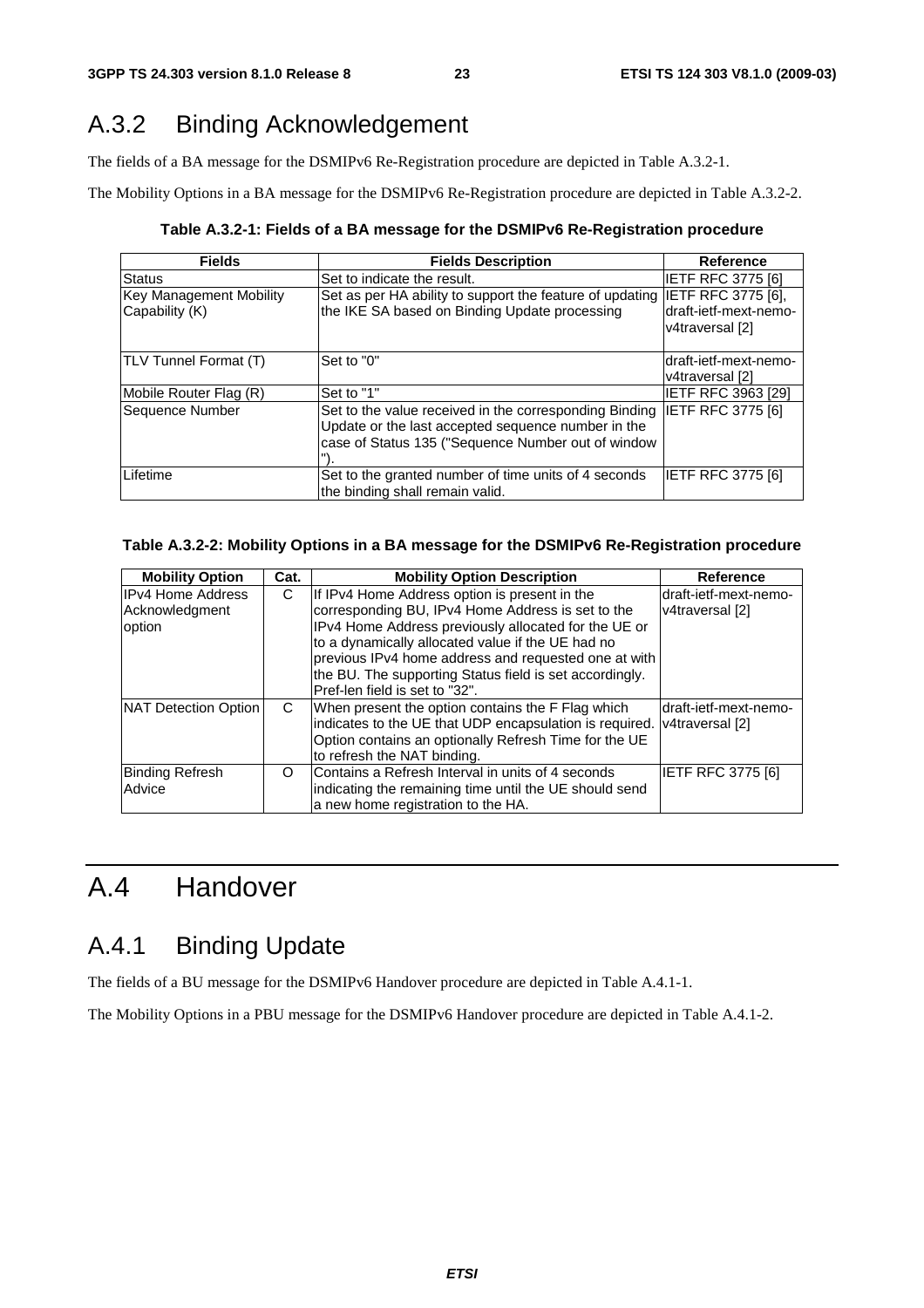| <b>Fields</b>                | <b>Fields Description</b>                                | Reference                 |
|------------------------------|----------------------------------------------------------|---------------------------|
| Sequence Number              | Set to a monotonically increasing value.                 | <b>IETF RFC 3775 [6]</b>  |
| Lifetime                     | Set to the requested number of time units the binding    | <b>IETF RFC 3775 [6]</b>  |
|                              | shall remain valid.                                      |                           |
| Home Registration (H)        | Set to "1" to indicate receiving node should act as this | <b>IETF RFC 3775 [6]</b>  |
|                              | node"s HA                                                |                           |
| Link-local Address           | The Link-Local Address Compatibility (L) bit is set      | <b>IETF RFC 3775 [6]</b>  |
| Compatibility (L)            | when the home address reported by the mobile node        |                           |
|                              | has the same interface identifier as the mobile node's   |                           |
|                              | link-local address.                                      |                           |
| Key Management Mobility      | Set to "1" to indicate IKEv2 SA ability to survive       | <b>IETF RFC 3775 [6]</b>  |
| Capability (K)               | mobility.                                                |                           |
| Acknowledge (A)              | Set to "1" to request an acknowledgement message.        | <b>IETF RFC 3775 [6]</b>  |
| Force UDP encapsulation      | Set to "0" to indicate no forced UDP encapsulation       | draft-ietf-mext-nemo-     |
| request (F) Flag             |                                                          | v4traversal [2]           |
| TLV- format request (T) Flag | Set to "0" to indicate TLV format is not requested.      | draft-ietf-mext-nemo-     |
|                              |                                                          | v4traversal [2]           |
| Mobile Router Flag (R)       | Set to "1" to indicate home network prefix preservation  | <b>IETF RFC 3963 [29]</b> |
|                              | for the UE.                                              |                           |

**Table A.4.1-1: Fields of a BU message for the DSMIPv6 Handover procedure** 

#### **Table A.4.1-2: Mobility Options in a BU message for the DSMIPv6 Handover procedure**

| <b>Mobility Option</b> | Cat. | <b>Mobility Option Description</b>                                                                                                                                                                            | <b>Reference</b>      |
|------------------------|------|---------------------------------------------------------------------------------------------------------------------------------------------------------------------------------------------------------------|-----------------------|
| IIPv4 Home Address     | C    | For dynamic allocation, set to the value "0.0.0.0" to                                                                                                                                                         | draft-ietf-mext-nemo- |
| option                 |      | request allocation for the UE. In this case the "P" flag<br>is set to "0".                                                                                                                                    | v4traversal [2]       |
|                        |      | The Prefix Length is set to the requested prefix length<br>of "32".                                                                                                                                           |                       |
|                        |      | If the UE already has an IPv4 Home Address and<br>wants to keep on using it, the IPv4 home address is set<br>to the previously allocated value. The "P" flag is not set.<br>The Prefix Length is set to "32". |                       |
|                        |      | If the UE already has an IPv4 Home Address and                                                                                                                                                                |                       |
|                        |      | wants to release it, the option is not inserted in the BU,                                                                                                                                                    |                       |
| IPv 4 Care-of Address  | C    | Set to the IPv4 Care-of address when in an IPv4                                                                                                                                                               | draft-ietf-mext-nemo- |
|                        |      | Access Network.                                                                                                                                                                                               | v4traversal [2]       |
| Alternate Care-of      | O    | May be used (in addition to the Source address of the                                                                                                                                                         | IETF RFC 3775 [6]     |
| Address                |      | IPv6 packet) to carry the IPv6 care-of address when in                                                                                                                                                        |                       |
|                        |      | an IPv6 access network.                                                                                                                                                                                       |                       |

## A.4.2 Binding Acknowledgement

The fields of a BA message for the DSMIPv6 Handover procedure are depicted in Table A.4.2-1.

The Mobility Options in a BA message for the DSMIPv6 Handover procedure are depicted in Table A.4.2-2.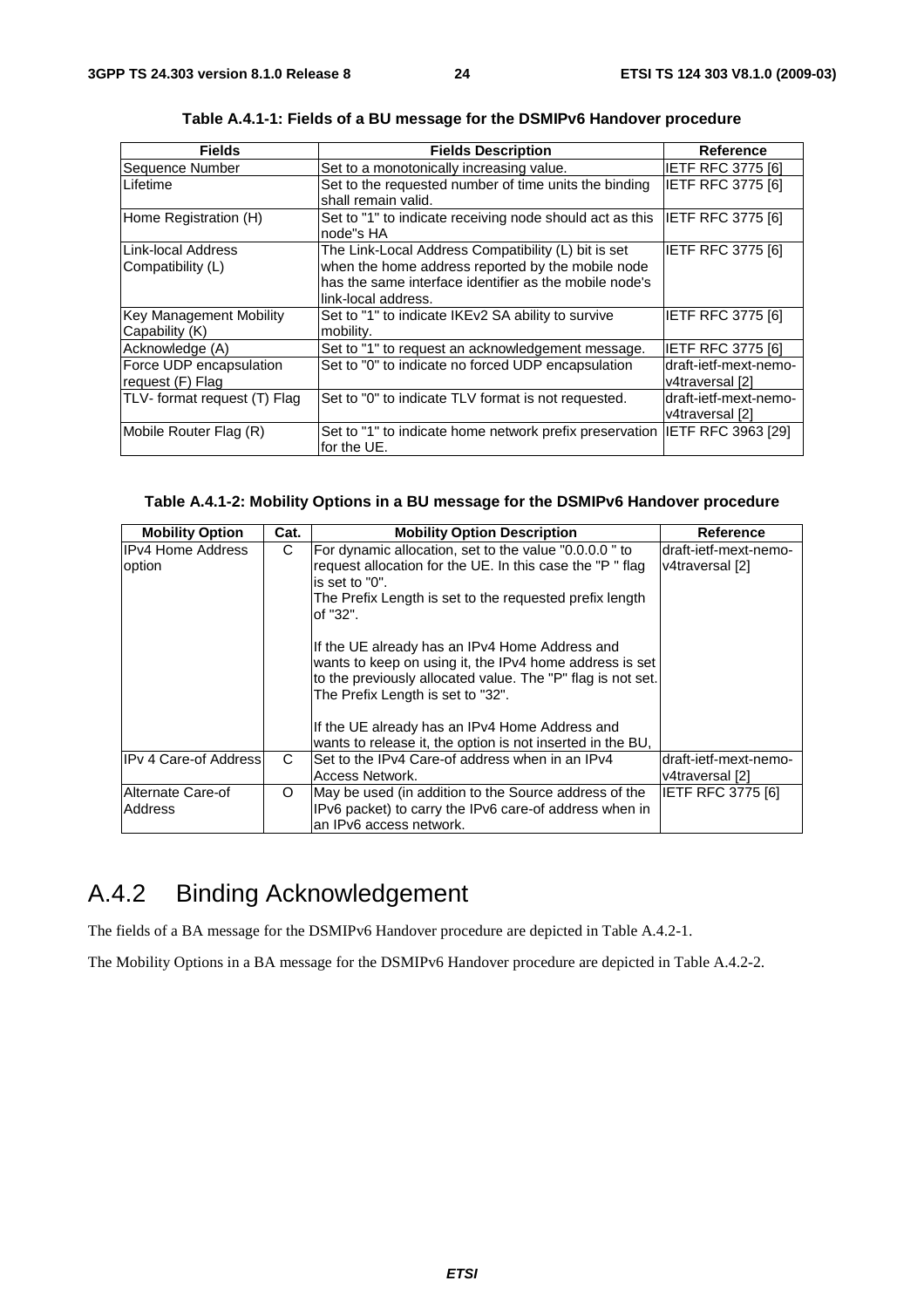| <b>Fields</b>                                    | <b>Fields Description</b>                                                                                                                                                 | Reference                                                      |
|--------------------------------------------------|---------------------------------------------------------------------------------------------------------------------------------------------------------------------------|----------------------------------------------------------------|
| <b>Status</b>                                    | Set to indicate the result.                                                                                                                                               | IETF RFC 3775 [6]                                              |
| <b>Key Management Mobility</b><br>Capability (K) | Set as per HA ability to support the feature of updating<br>the IKE SA based on Binding Update processing                                                                 | IETF RFC 3775 [6],<br>draft-ietf-mext-nemo-<br>v4traversal [2] |
| TLV Tunnel Format (T)                            | Set to "0"                                                                                                                                                                | draft-ietf-mext-nemo-<br>v4traversal [2]                       |
| Mobile Router Flag (R)                           | Set to "1"                                                                                                                                                                | IIETF RFC 3963 [29]                                            |
| Sequence Number                                  | Set to the value received in the corresponding Binding<br>Update or the last accepted sequence number in the<br>case of Status 135 (" Sequence Number out of<br>window"). | <b>IETF RFC 3775 [6]</b>                                       |
| Lifetime                                         | Set to the granted number of time units of 4 seconds<br>the binding shall remain valid.                                                                                   | IETF RFC 3775 [6]                                              |

**Table A.4.2-1: Fields of a BA message for the DSMIPv6 Handover procedure** 

### **Table A.4.2-2: Mobility Options in a BA message for the DSMIPv6 Handover procedure**

| <b>Mobility Option</b>                               | Cat. | <b>Mobility Option Description</b>                                                                                                                                                                                                                                                            | <b>Reference</b>                         |
|------------------------------------------------------|------|-----------------------------------------------------------------------------------------------------------------------------------------------------------------------------------------------------------------------------------------------------------------------------------------------|------------------------------------------|
| <b>IPv4 Home Address</b><br>Acknowledgment<br>option | C    | If IPv4 Home Address option is present in the<br>corresponding BU, IPv4 Home Address is set to the<br>IPv4 Home Address either newly allocated for the UE<br>or previously assigned prior to the Handover. The<br>supporting Status field is set accordingly. The Pref-len<br>is set to "32". | draft-ietf-mext-nemo-<br>v4traversal [2] |
| NAT Detection Option                                 | C    | When present the option contains the F Flag which<br>indicates to the UE that UDP encapsulation is required. v4traversal [2]<br>Option contains an optionally Refresh Time for the UE<br>to refresh the NAT binding.                                                                          | draft-ietf-mext-nemo-                    |
| <b>Binding Refresh</b><br>Advice                     | O    | Contains a Refresh Interval in units of four seconds<br>indicating the remaining time until the UE should send<br>a new home registration to the HA.                                                                                                                                          | <b>IETF RFC 3775 [6]</b>                 |

## A.5 UE-initiated Detach

## A.5.1 Binding Update

The fields of a BU message for the DSMIPv6 UE-Initiated Detach are depicted in Table A.5.1-1.

The Mobility Options in a PBU message for the DSMIPv6 UE-Initiated Detach are depicted in Table A.5.1-2.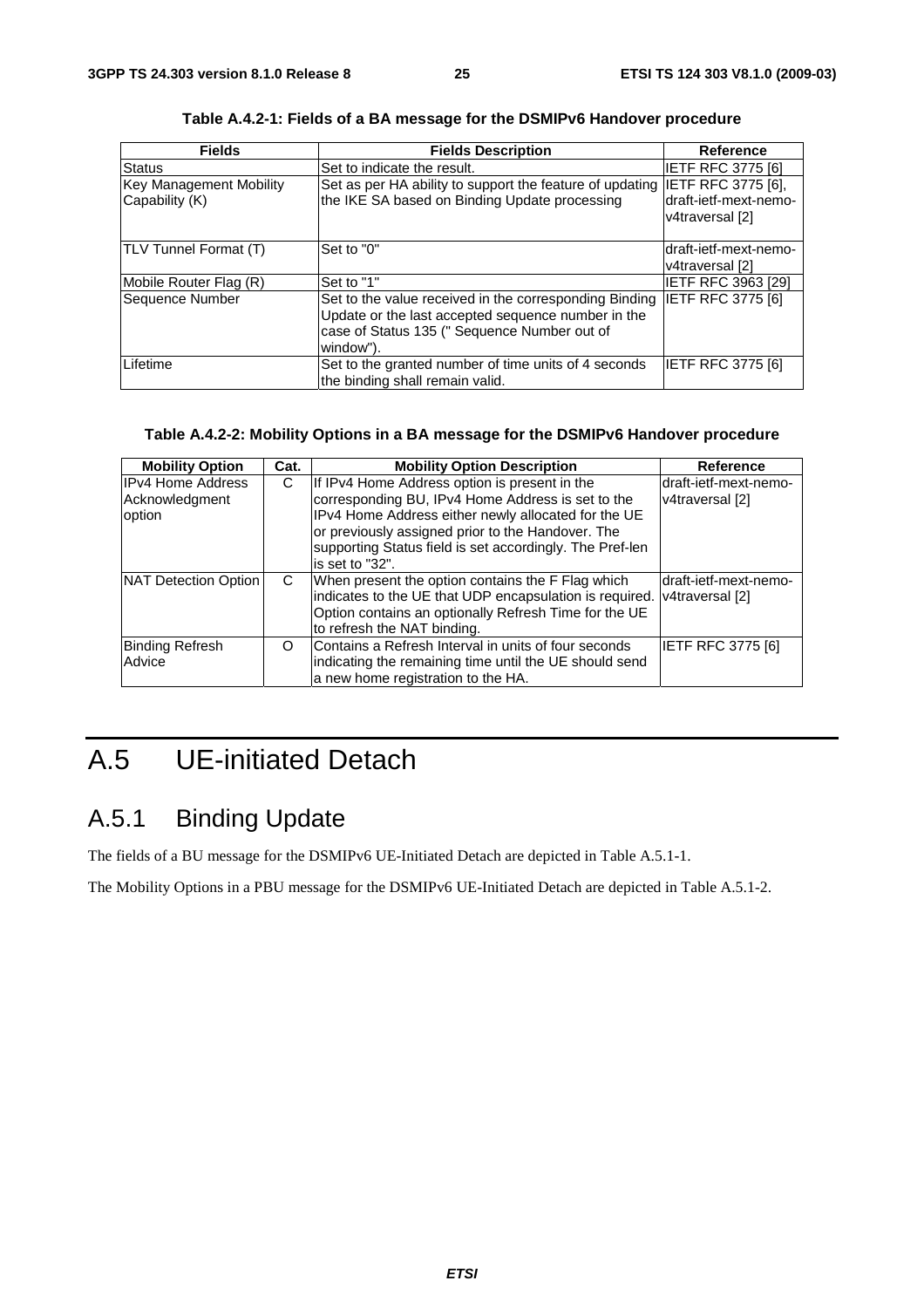| <b>Fields</b>                               | <b>Fields Description</b>                                                                                                                                                                 | <b>Reference</b>                         |
|---------------------------------------------|-------------------------------------------------------------------------------------------------------------------------------------------------------------------------------------------|------------------------------------------|
| Sequence Number                             | Set to a monotonically increasing value.                                                                                                                                                  | IETF RFC 3775 [6]                        |
| Lifetime                                    | Set to a value of "0" indicating that the Binding Cache<br>entry for the UE is to be deleted.                                                                                             | <b>IETF RFC 3775 [6]</b>                 |
| Home Registration (H)                       | Set to "1" to indicate receiving node should act as this<br>node"s HA                                                                                                                     | <b>IETF RFC 3775 [6]</b>                 |
| Link-local Address<br>Compatibility (L)     | The Link-Local Address Compatibility (L) bit is set<br>when the home address reported by the mobile node<br>has the same interface identifier as the mobile node's<br>link-local address. | <b>IETF RFC 3775 [6]</b>                 |
| Key Management Mobility<br>Capability (K)   | Set to "1" to indicate IKEv2 SA ability to survive<br>mobility                                                                                                                            | IETF RFC 3775 [6]                        |
| Acknowledge (A)                             | Set to "1" to request an acknowledgement message.                                                                                                                                         | <b>IETF RFC 3775 [6]</b>                 |
| Force UDP encapsulation<br>request (F) Flag | Set to "0" to indicate no forced UDP encapsulation                                                                                                                                        | draft-ietf-mext-nemo-<br>v4traversal [2] |
| TLV- format request (T) Flag                | Set to "0" to indicate TLV format is not requested.                                                                                                                                       | draft-ietf-mext-nemo-<br>v4traversal [2] |

**Table A.5.1-1: Fields of a BU message for the DSMIPv6 UE-Initiated Detach procedure** 

#### **Table A.5.1-2: Mobility Options in a BU message for the DSMIPv6 UE-Initiated Detach procedure**

| <b>Mobility Option</b>        | Cat. | <b>Mobility Option Description</b>                     | Reference                |
|-------------------------------|------|--------------------------------------------------------|--------------------------|
| <b>IPv4 Home Address</b>      | O    | Set to the UE"s previously registered value. The "P"   | Idraft-ietf-mext-nemo-   |
| option                        |      | flag is set to zero. The Prefix Length is set to 32.   | v4traversal [2]          |
| <b>IPv 4 Care-of Addressi</b> | C    | Set to the IPv4 Care-of address when in an IPv4        | ldraft-ietf-mext-nemo-   |
|                               |      | Access Network.                                        | v4traversal [2]          |
| Alternate Care-of             |      | May be used (in addition to the Source address of the  | <b>IETF RFC 3775 [6]</b> |
| Address                       |      | IPv6 packet) to carry the IPv6 care-of address when in |                          |
|                               |      | lan IPv6 access network.                               |                          |

## A.5.2 Binding Acknowledgement

The fields of a BA message for the DSMIPv6 Initial Binding Registration procedure are depicted in Table A.5.2-1.

The Mobility Options in a BA message for the DSMIPv6 Initial Binding Registration procedure are depicted in Table A.5.2-2.

| <b>Fields</b>                                    | <b>Fields Description</b>                                                                                                                                                | Reference                                                             |
|--------------------------------------------------|--------------------------------------------------------------------------------------------------------------------------------------------------------------------------|-----------------------------------------------------------------------|
| Status                                           | Set to indicate the result.                                                                                                                                              | <b>IETF RFC 3775 [6]</b>                                              |
| <b>Key Management Mobility</b><br>Capability (K) | Set as per HA ability to support the feature of updating<br>the IKE SA based on Binding Update processing                                                                | <b>IETF RFC 3775 [6],</b><br>draft-ietf-mext-nemo-<br>v4traversal [2] |
| <b>TLV Tunnel Format (T)</b>                     | Set to "0"                                                                                                                                                               | ldraft-ietf-mext-nemo-<br>v4traversal [2]                             |
| Sequence Number                                  | Set to the value received in the corresponding Binding<br>Update or the last accepted sequence number in the<br>case of Status 135 ("Sequence Number out of<br>window"). | IETF RFC 3775 [6]                                                     |
| Lifetime                                         | Set to "0".                                                                                                                                                              | <b>IETF RFC 3775 [6]</b>                                              |

**Table A.5.2-1: Fields of a BA message for the DSMIPv6 UE-Initiated Detach procedure** 

#### **Table A.5.2-2: Mobility Options in a BA message for the DSMIPv6 UE-Initiated Detach procedure**

| <b>Mobility Option</b>   | Cat. | <b>Mobility Option Description</b>                                   | Reference              |
|--------------------------|------|----------------------------------------------------------------------|------------------------|
| <b>IPv4 Home Address</b> |      | If present in the BU the IPv4 Home Address is set to                 | ldraft-ietf-mext-nemo- |
| Acknowledgment           |      | the IPv4 Home Address that is now de-registered. The V4traversal [2] |                        |
| <b>loption</b>           |      | pref-len is set to "32" and the supporting Status field is           |                        |
|                          |      | set accordingly.                                                     |                        |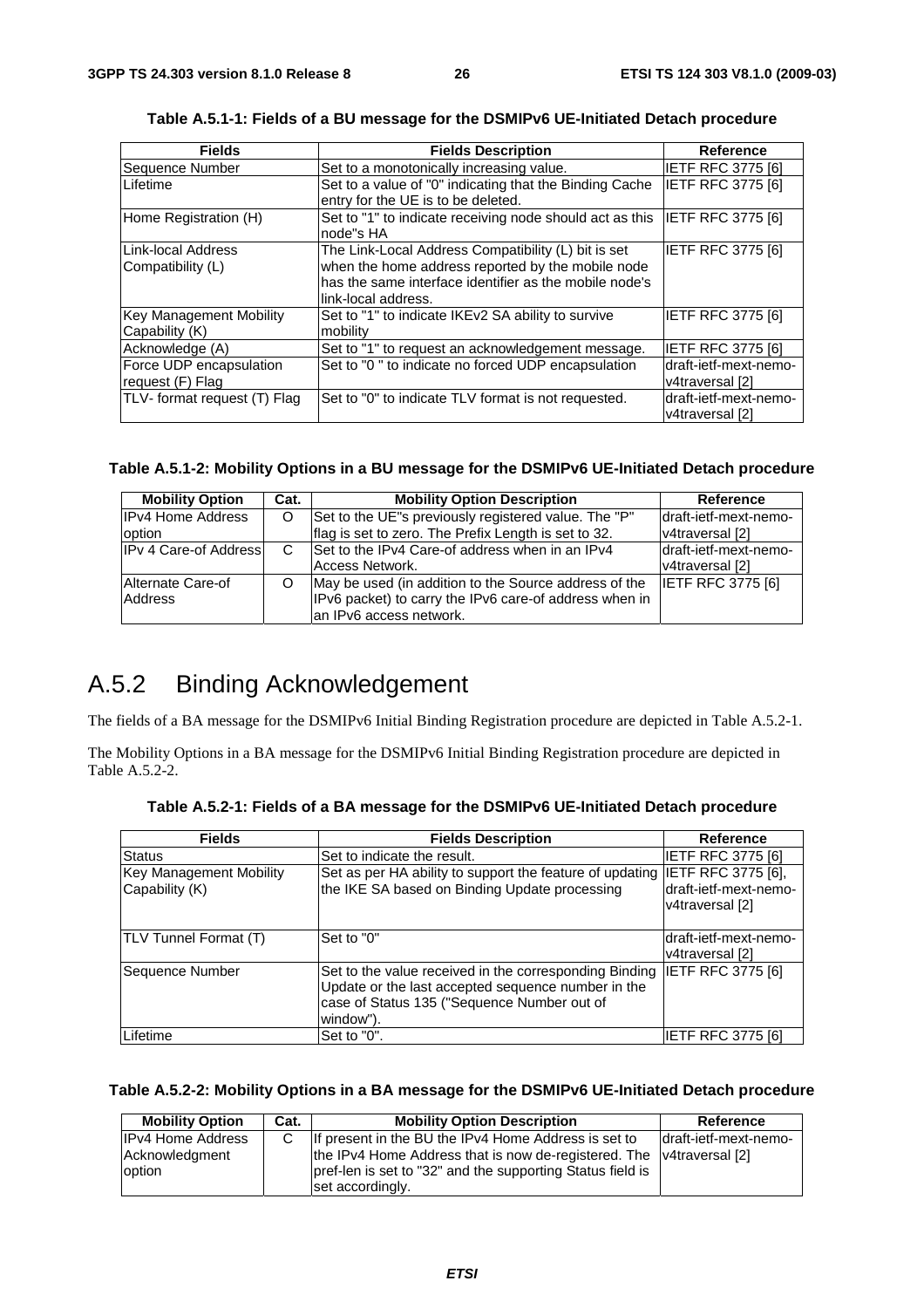## A.6 Network-initiated detach

## A.6.1 Binding Revocation Indication Message

The fields of a Binding Revocation Indication message for the Network-Initiated Detach are depicted in table A.6.1-1.

**Table A.6.1-1: Fields of a BRI message for the Network-Initiated Detach procedure** 

| <b>Fields</b>             | <b>Fields Description</b>                              | Reference        |
|---------------------------|--------------------------------------------------------|------------------|
| B.R. Type                 | Set to "1" to indicate B.R.I.                          | draft-ietf-mext- |
|                           |                                                        | binding-         |
|                           |                                                        | revocation [19]  |
| Sequence Number           | Set to a monotonically increasing value and is used to | draft-ietf-mext- |
|                           | match with the returned Binding Revocation             | binding-         |
|                           | Acknowledge                                            | revocation [19]  |
| <b>Revocation Trigger</b> | Set to "1"                                             | draft-ietf-mext- |
|                           |                                                        | binding-         |
|                           |                                                        | revocation [19]  |
| Proxy Binding (P)         | Set to "0"                                             | draft-ietf-mext- |
|                           |                                                        | binding-         |
|                           |                                                        | revocation [19]  |
| Acknowledge (A)           | Set to "1" to request a Binding Revocation             | draft-ietf-mext- |
|                           | Acknowledgement                                        | binding-         |
|                           |                                                        | revocation [19]  |
| Global (G)                | Set to "0"                                             | draft-ietf-mext- |
|                           |                                                        | binding-         |
|                           |                                                        | revocation [19]  |

## A.6.2 Binding Revocation Acknowledgement

The fields of a BRA message for the Network-Initiated Detach procedure are depicted in Table A.6.2-1.

|  | Table A.6.2-1: Fields of a BRA message for the Network-Initiated Detach procedure |
|--|-----------------------------------------------------------------------------------|
|--|-----------------------------------------------------------------------------------|

| <b>Fields</b>               | <b>Fields Description</b>                           | <b>Reference</b>  |  |
|-----------------------------|-----------------------------------------------------|-------------------|--|
| B.R. Type                   | Set to "2" to indicate B.R.A.                       | Draft-ietf-mext-  |  |
|                             |                                                     | binding-          |  |
|                             |                                                     | revocation [19]   |  |
| Sequence Number             | Set to the value received in the corresponding BRI. | Idraft-ietf-mext- |  |
|                             |                                                     | binding-          |  |
|                             |                                                     | revocation [19]   |  |
| <b>Status</b>               | Indicates the result of the BRI.                    | Idraft-ietf-mext- |  |
|                             |                                                     | binding-          |  |
|                             |                                                     | revocation [19]   |  |
| Proxy Registration Flag (P) | Set to "0" to indicate that the Binding Revocation  | draft-ietf-mext-  |  |
|                             | Acknowledgment is NOT for a proxy MIPv6 binding     | binding-          |  |
|                             | entry.                                              | revocation [19]   |  |
| Global (G)                  | Set to "0"; the same value as for the BRI.          | Idraft-ietf-mext- |  |
|                             |                                                     | binding-          |  |
|                             |                                                     | revocation [19]   |  |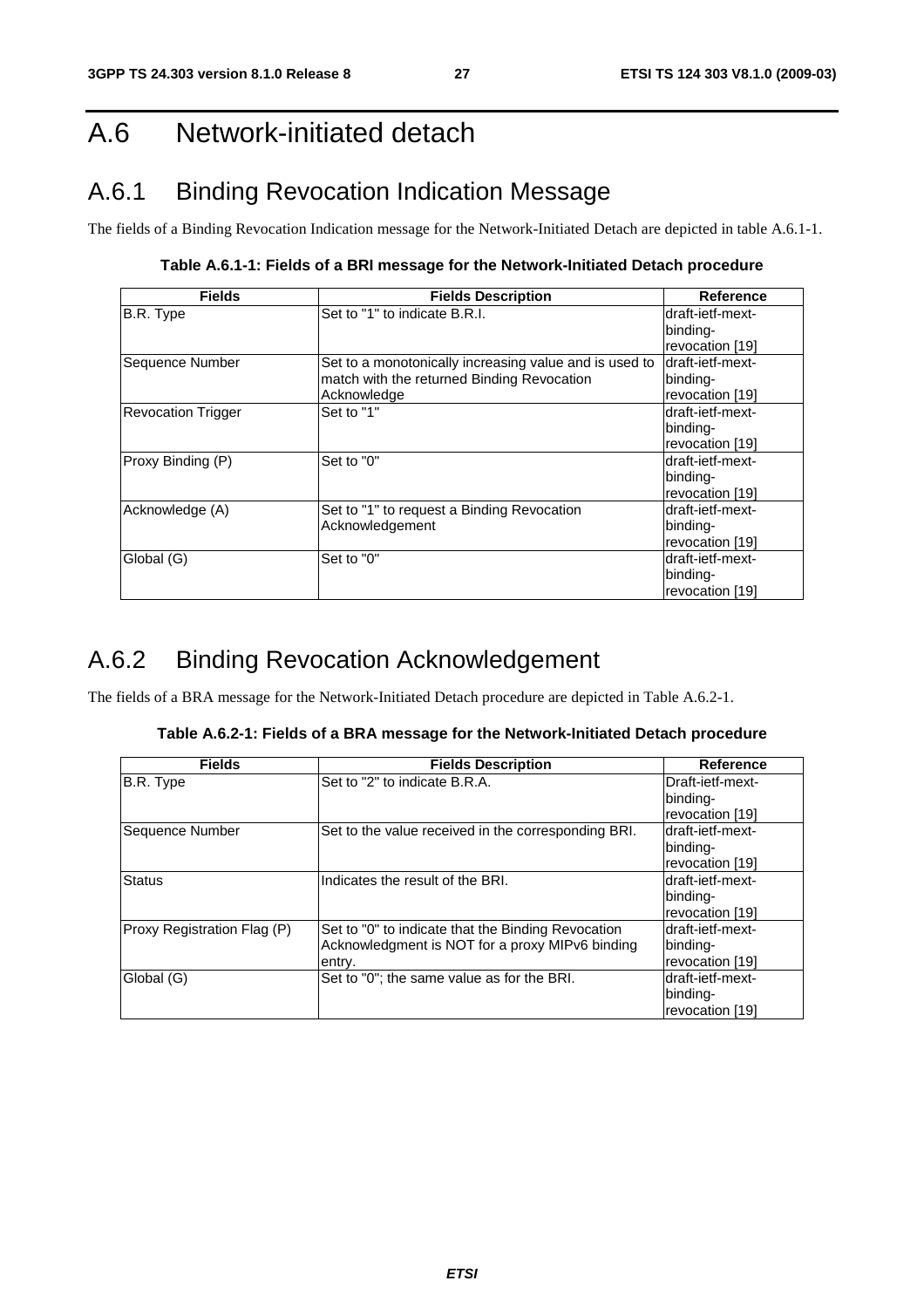## A.7 HA Relocation

## A.7.1 HA Switching

The HA Switch message follows the format of the Mobility Header format as defined in IETF RFC 3775 [6] with a Mobility Header value of 12 as specified in IETF RFC 5142 [16].

The fields of the HA Switch message for the HA reallocation procedure are depicted in Table A.7.1-1.

**Table A.7.1-1: Fields of a HA Switch message for the HA reallocation procedure** 

| <b>Fields</b>       | <b>Fields Description</b>                                                                                                       | Reference                 |  |  |
|---------------------|---------------------------------------------------------------------------------------------------------------------------------|---------------------------|--|--|
| # of Addresses      | Set to "1"                                                                                                                      | <b>IETF RFC 5142 [16]</b> |  |  |
| <b>HA Addresses</b> | $\overline{S}$ Set to the alternate IPv6 HA address to which the UE $\overline{S}$ IIETF RFC 5142 [16]<br>lis to be reallocated |                           |  |  |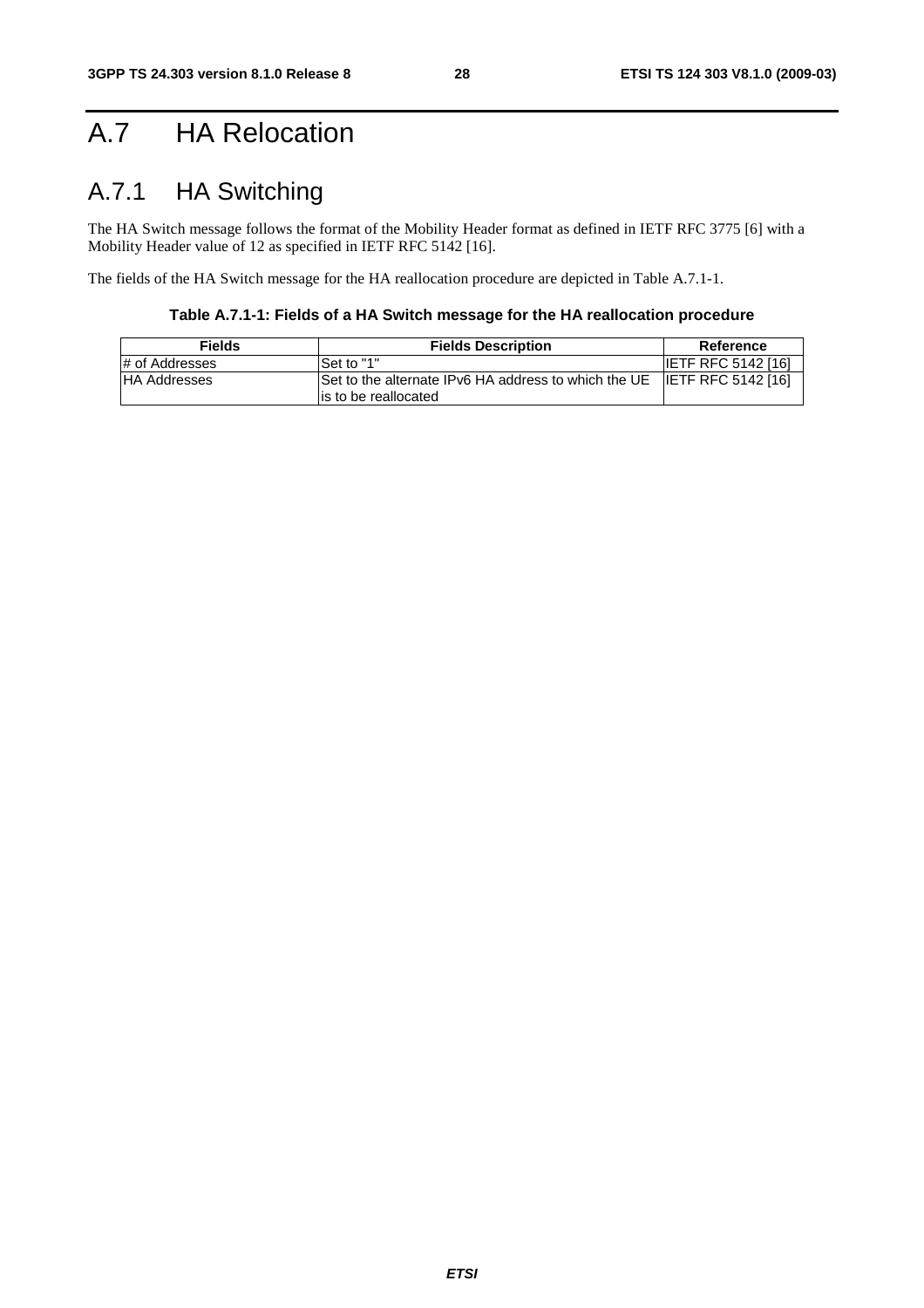## Annex B (informative): Change history

| Date    | TSG #            | TSG Doc.   CR |          | <b>Rev Subject/Comment</b>                                                                                                                                                                                              | Old   | <b>New</b> |
|---------|------------------|---------------|----------|-------------------------------------------------------------------------------------------------------------------------------------------------------------------------------------------------------------------------|-------|------------|
| 01-2008 |                  |               |          | Version 0.0.0 Editor's internal draft                                                                                                                                                                                   |       | 0.0.0      |
| 02-2008 | CT1 #51          |               |          | Includes the following contributions agreed in CT1 #51:<br>C1-080436, C1-080437                                                                                                                                         | 0.0.0 | 0.1.0      |
| 02-2008 | CT1 #51bis       |               |          | Includes the following contributions agreed in CT1<br>#51bis:<br>C1-080770, C1-080776, C1-080791.                                                                                                                       | 0.1.0 | 0.2.0      |
| 02-2008 | Email-<br>review |               |          | Editorial/style corrections in the clean version                                                                                                                                                                        | 0.2.0 | 0.2.1      |
| 04-2008 | CT1 #52          |               |          | Includes the following contributions agreed in CT1 #52:<br>C1-080954, C1-080959, C1-080960, C1-081213, C1-<br>081232, C1-081398, C1-081399, C1-081400, C1-<br>081401, C1-081402, C1-081419                              | 0.2.1 | 0.3.0      |
| 04-2008 | Email-<br>review |               |          | Editorial/style corrections in the clean version                                                                                                                                                                        | 0.3.0 | 0.3.1      |
| 05-2008 | CT1 #53          |               |          | Includes the following contributions agreed in CT1 #53:<br>C1-081590, C1-081594, C1-081693, C1-082079, C1-<br>082080, C1-082082, C1-082083, C1-082084, C1-<br>082063                                                    | 0.3.1 | 0.4.0      |
| 05-2008 | Email-<br>review |               |          | Editorial clean-up                                                                                                                                                                                                      | 0.4.0 | 0.4.1      |
| 05-2008 |                  |               |          | Version 1.0.0 to be presented to CT-40 created by MCC                                                                                                                                                                   | 0.4.1 | 1.0.0      |
| 07-2008 | CT1 #54          |               |          | Includes the following contributions agreed in CT1 #54:<br>C1-082122, C1-082364, C1-082368, C1-082693, C1-<br>082694, C1-082698, C1-082699, C1-082700 and C1-<br>082808                                                 | 1.0.0 | 1.1.0      |
| 08-2008 | CT1 #55          |               |          | Includes the following contributions agreed in CT1 #55:<br>C1-082827, C1-082828, C1-082989, C1-083003, C1-<br>083004, C1-083486, C1-083488, C1-083524 and C1-<br>083601                                                 | 1.1.0 | 1.2.0      |
| 10-2008 | CT1 #55bis       |               |          | Includes the following contributions agreed in CT1<br>#55bis: C1-083858, C1-083861, C1-084384, C1-<br>084454, C1-084455, C1-084457, C1-084458, C1-<br>084460, C1-084461, C1-084553, C1-084563, C1-<br>084564, C1-084565 | 1.2.0 | 1.30       |
| 11-2008 | CT1 #56          |               |          | Includes the following contributions agreed in CT1 #56:<br>C1-084692, C1-084693, C1-085379, C1-085517                                                                                                                   | 1.3.0 | 1.4.0      |
| 11-2008 | E-mail<br>review |               |          | Editorial clean-up                                                                                                                                                                                                      | 1.4.0 | 1.4.1      |
| 11-2008 | E-mail<br>review |               |          | Editorial clean-up                                                                                                                                                                                                      | 1.4.1 | 1.4.2      |
| 11-2008 | E-mail<br>review |               |          | Editorial clean-up                                                                                                                                                                                                      | 1.4.2 | 1.4.3      |
| 11-2008 |                  |               |          | Version 2.0.0 created for presentation to CT#42 for<br>approval                                                                                                                                                         | 1.4.3 | 2.0.0      |
| 12-2008 |                  |               |          | Version 8.0.0 created after approval in CT#42                                                                                                                                                                           | 2.0.0 | 8.0.0      |
| 03-2009 | CT-43            | CP-<br>090126 | 00011    | <b>Binding Update Optimization</b>                                                                                                                                                                                      | 8.0.0 | 8.1.0      |
| 03-2009 | CT-43            | CP-<br>090126 | 0003     | <b>BRI</b> error correction                                                                                                                                                                                             | 8.0.0 | 8.1.0      |
| 03-2009 | CT-43            | CP-<br>090129 | $0005$ 1 | Missing HA Initiated Multiple PDN Detach                                                                                                                                                                                | 8.0.0 | 8.1.0      |
| 03-2009 | CT-43            | CP-<br>090129 | 0007     | IPv4 HoA release                                                                                                                                                                                                        | 8.0.0 | 8.1.0      |
| 03-2009 | $CT-43$          | CP-<br>090125 | 0008 1   | Align with latest version of internet draft                                                                                                                                                                             | 8.0.0 | 8.1.0      |
| 03-2009 | $CT-43$          |               |          | Editorial cleanup by MCC                                                                                                                                                                                                | 8.0.0 | 8.1.0      |